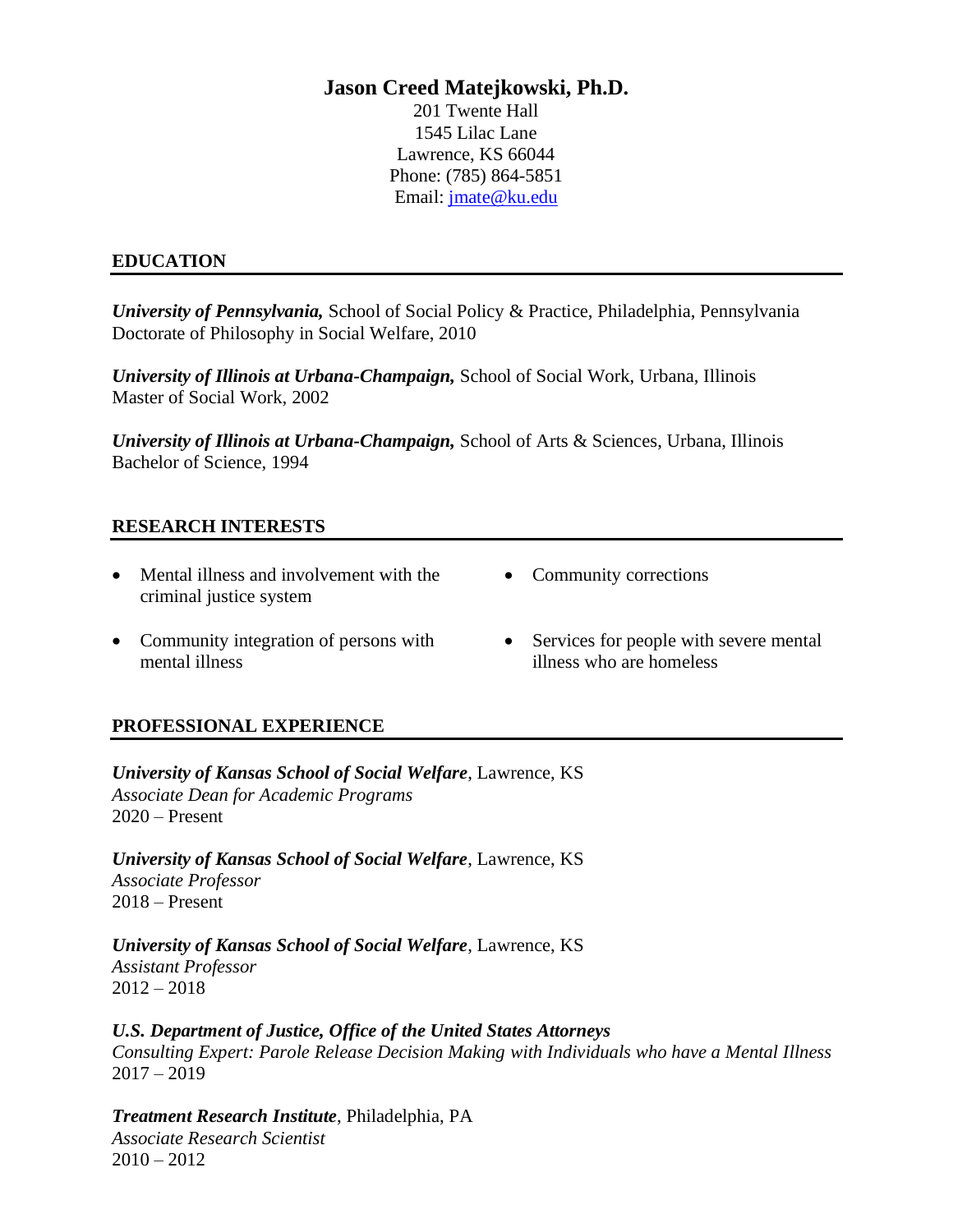*Pathways to Housing*, Philadelphia, PA *Research Associate*  $2009 - 2010$ 

*University of Pennsylvania School of Social Policy & Practice*, Philadelphia, PA *Research Fellow*  $2005 - 2008$ 

*Program for Religion & Social Policy Research at the University of Pennsylvania's School of Social Policy & Practice*, Philadelphia, PA *Database Consultant* 2006

*Indiana Criminal Justice Institute,* Indianapolis, IN *Research Associate; Program Manager, Indiana Sex and Violent Offender Directory*  $2003 - 2005$ 

*Prairie Center Health Systems, Inc*., Urbana, IL *Program Development/Program Evaluation Coordinator* 2002 – 2003

# **PEER-REVIEWED (MAJOR) PUBLICATIONS** (\*Student)

Robertson, A.D., Crowl, A.N., **Matejkowski, J.**, Levy, M., Boyd, C., Barnes, J.; & Shrader, S. (2021) Use of a warm handoff interprofessional simulation to model asynchronous and patientcentered teamwork. *Journal of Interprofessional Education & Practice*, 22, Article 100410.

**Matejkowski, J.** & Ostermann, M. (in press). The waiving of parole consideration by people with mental illness who are incarcerated and recidivism outcomes. *Criminal Justice and Behavior*

**Matejkowski, J.** & Severson, M. (2020). Predictors of shared decision making with people who have a serious mental illness and who are under justice supervision in the community. *International Journal of Law and Psychiatry*, 70, Article 101568

Han, W., **Matejkowski, J.**, & Lee, S. (2020). Racial variation in mental health court experiences and the associations of these experiences with recidivism. *Criminal Justice and Behavior* 47, 808-828

**Matejkowski, J.**, Han, W., & Conrad, A.\* (2020). Voluntariness of treatment, mental health service utilization, and quality of life among mental health court participants. *Psychology, Public Policy, and Law* 26, 185-197

**Matejkowski, J.** (2019). Mental health courts. In, *Oxford Bibliographies in Criminology*. B.M. Huebner (Ed.). New York: Oxford University Press

 $\div$  Commissioned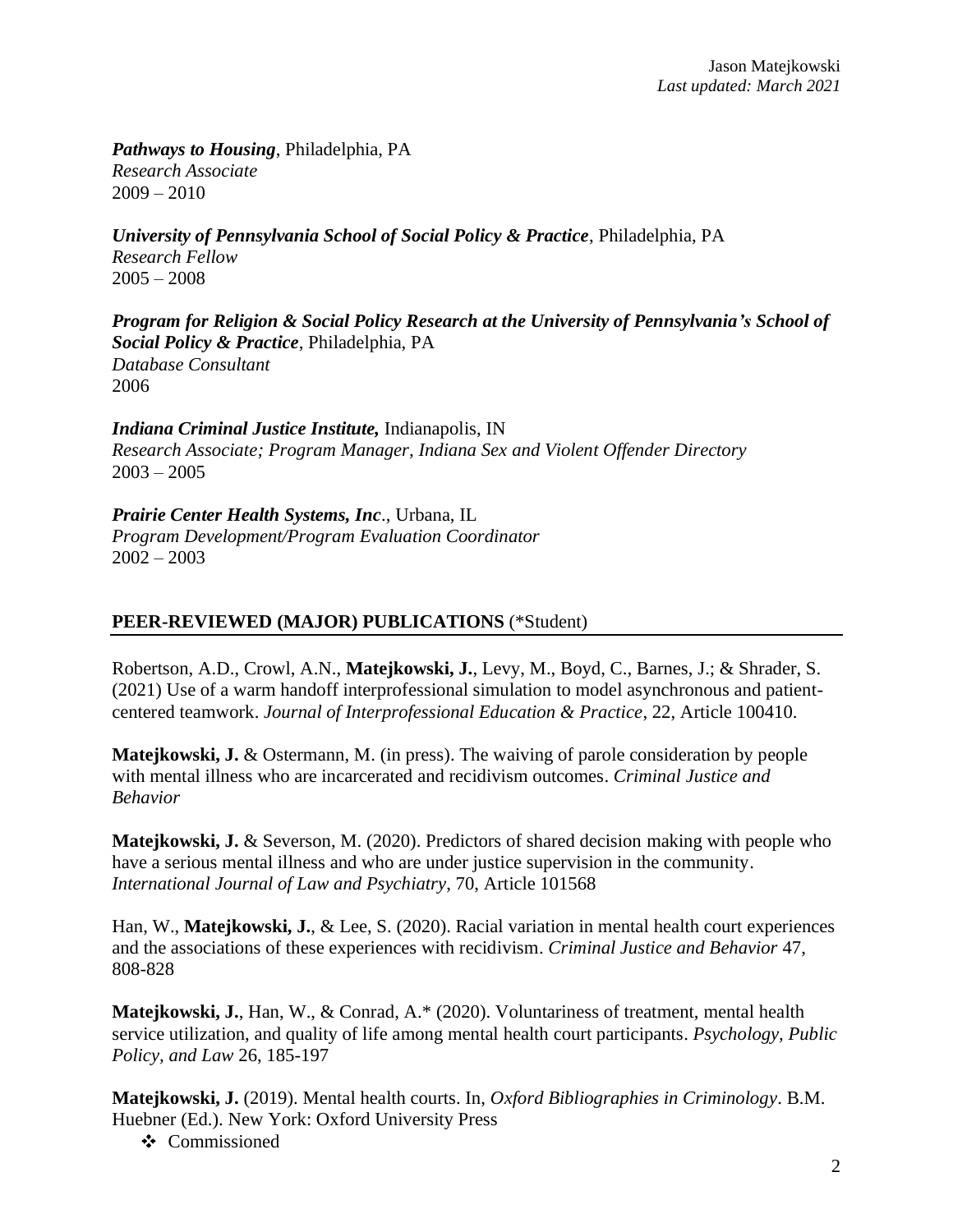**Matejkowski, J.,** Lee S., & Severson, M. (2018). Validation of a tool to measure attitudes among community corrections officers toward shared decision making with formerly incarcerated persons with mental illness. *Criminal Justice & Behavior* 45, 612-627

# **PROMOTION TO ASSOCIATE**

Choi, S., Lee, S., & **Matejkowski, J.** (2018). The effects of state Medicaid expansion on lowincome individuals' access to health care: Multilevel modeling. *Population Health Management* 21, 235-244

**Matejkowski, J.** (2017). The moderating effects of antisocial personality disorder on the relationship between serious mental illness and types of prison infractions. *The Prison Journal* 97, 202-223

\*Nam, E., **Matejkowski, J.,** & Lee S. (2017). Racial/ethnic differences in contemporaneous use of mental health and substance use treatment among individuals experiencing both mental illness and substance use disorders. *Psychiatric Quarterly* 88, 185-198

**Matejkowski, J.**, \*Conrad, A., & Ostermann, M. (2017). Does early onset of criminal behavior differentiate for whom serious mental illness has a direct or indirect effect on recidivism? *Law and Human Behavior* 41, 68-79

Lee, S., **Matejkowski, J.,** & Han, W. (2017). Racial-ethnic variation in mental health service utilization among people with a major affective disorder and a criminal history. *Community Mental Health Journal* 53, 8-14

\*Nam, E., **Matejkowski, J.,** & Lee S. (2016). Criminal justice contact and treatment utilization among people with mental illness and substance use disorders. *Psychiatric Services* 10, 1149- 1151

Lee, S., & **Matejkowski, J.** (2016). Associations between comorbid health conditions and the use of mental health services among adults with bipolar disorder. *Social Work in Health Care* 55, 28-40

**Matejkowski, J.,** Severson, M., & \*Manthey, T. J. (2015). Strategies for post-release supervision of individuals with serious mental illness: Comparing specialized community corrections officers to those not serving on a specialized team. *Journal Of Offender Rehabilitation* 54, 520-537

**Matejkowski, J.**, Dugosh, K., Clements, N., and Festinger, D. (2015). Development and pilot testing of an online training to raise awareness among criminal justice professionals of medications to treat opioid addiction. *The Journal of Addictions & Offender Counseling* 36, 13- 27

**Matejkowski, J.** and Ostermann, M. (2015). Serious mental illness, criminal risk, parole supervision and recidivism: Testing of conditional effects. *Law and Human Behavior* 39, 75-86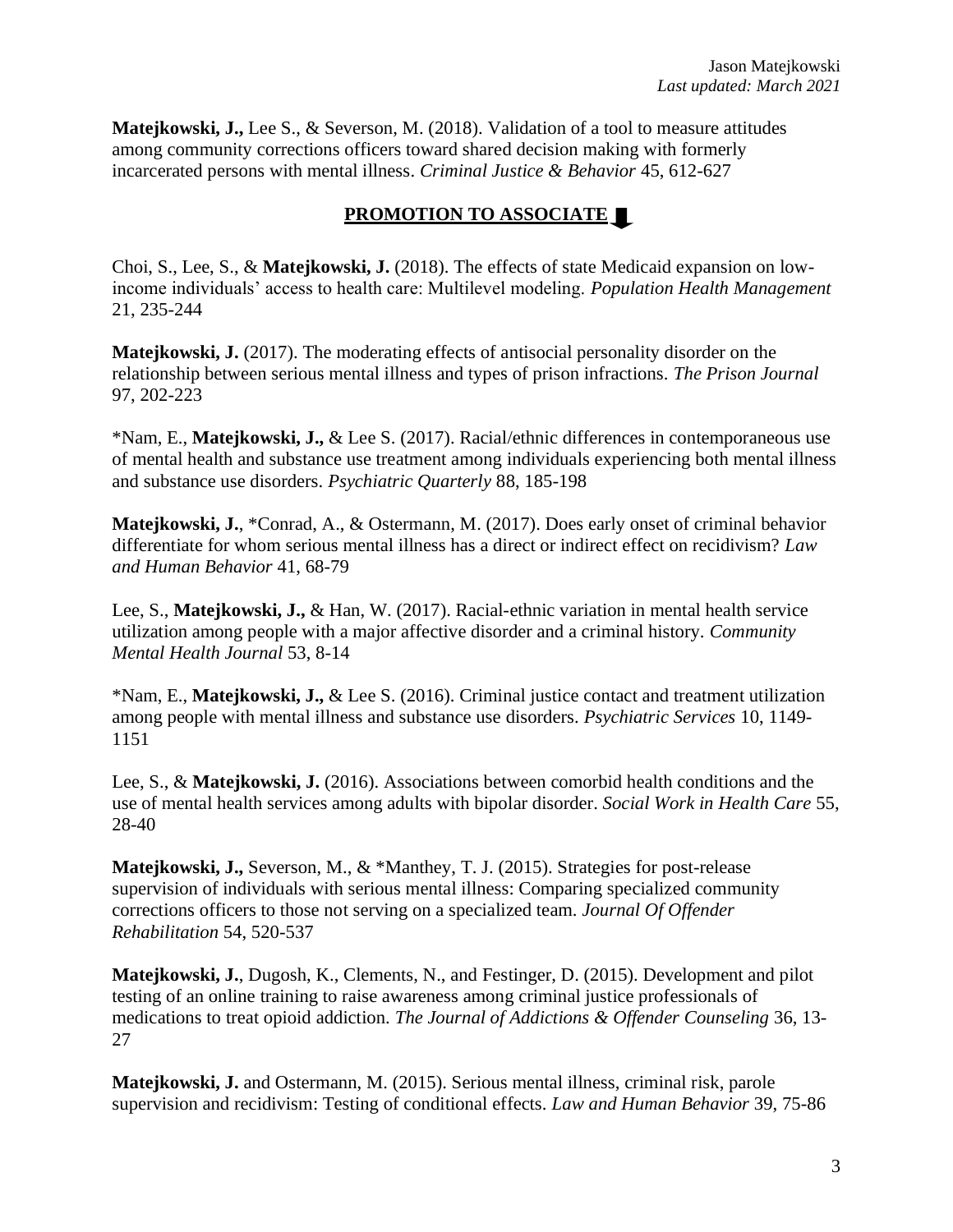Henwood, B., **Matejkowski, J.**, Stefancic, A., and Lukens, J. (2014) Quality of life after housing first for adults with serious mental illness who have experienced chronic homelessness. *Psychiatry Research* 220, 549-555

Benishek, L., Dugosh, K., Kirby, K., **Matejkowski, J.**, Clements, N., Seymour, B., and Festinger, D. (2014). Prize-based contingency management for the treatment of substance abusers: A meta-analysis. *Addiction* 109, 1426-1436

**Matejkowski, J.**, Fairfax-Columbo, J., Cullen, S., Marcus, S., and Solomon, P. (2014). Exploring the potential of stricter gun restrictions for people with serious mental illness to reduce homicide in the United States. *Journal of Forensic Psychiatry and Psychology* 25, 362-369

Choi, S., Lee, S., **Matejkowski, J.**, and Baek, Y.M (2014). The relationships among depression, physical health conditions and healthcare expenditures for younger and older Americans. *Journal of Mental Health* 23, 140-145

**Matejkowski, J.,** Lee, S. and Han, W. (2014). The association between criminal history and mental health service use among people with serious mental illness. *Psychiatric Quarterly* 85, 9- 24

Ostermann, M. and **Matejkowski, J.** (2014). Estimating the impact of mental health on costs of crimes: A matched samples comparison. *Criminal Justice & Behavior* 41, 20-40

Ostermann, M., Miller, J., and **Matejkowski, J.** (2013). Are 'parole failures' parolees when they fail? Incorporating supervision terms and the timing of arrest events into parolee recidivism rates. *Justice Research and Policy* 15, 1-20

Lee, S., Choi, S., and **Matejkowski, J.** (2013). Comparison of major depressive disorder onset among foreign-born Asian Americans: Chinese, Filipino, and Vietnamese ethnic groups. *Psychiatry Research* 210, 315-322

**Matejkowski, J.**, Lee, S., Henwood, B. Lukens, J., and Weinstein, L. (2013). Perceptions of health intervene in the relationship between psychiatric symptoms and quality of life for individuals in supportive housing. *The Journal of Behavioral Health Services & Research* 40, 469-475

Casares-López, M.J., González-Menéndez, A., Festinger, D., Fernández-García, P., Fernández-Hermida, J. R., Secades, R., and **Matejkowski, J**. (2013). Predictors of retention in a drug-free unit/substance abuse treatment program in prison. *International Journal of Law and Psychiatry* 36, 264-272

Ostermann, M. and **Matejkowski, J.** (2014; online 2012). Exploring the intersection of mental health and release status on recidivism. *Justice Quarterly* 31, 746-766

Lee, S. and **Matejkowski, J.** (2012). Mental health service utilization among noncitizens in the United States: Findings from the National Latino and Asian American Study. *Administration and Policy in Mental Health and Mental Health Services Research* 39, 406-418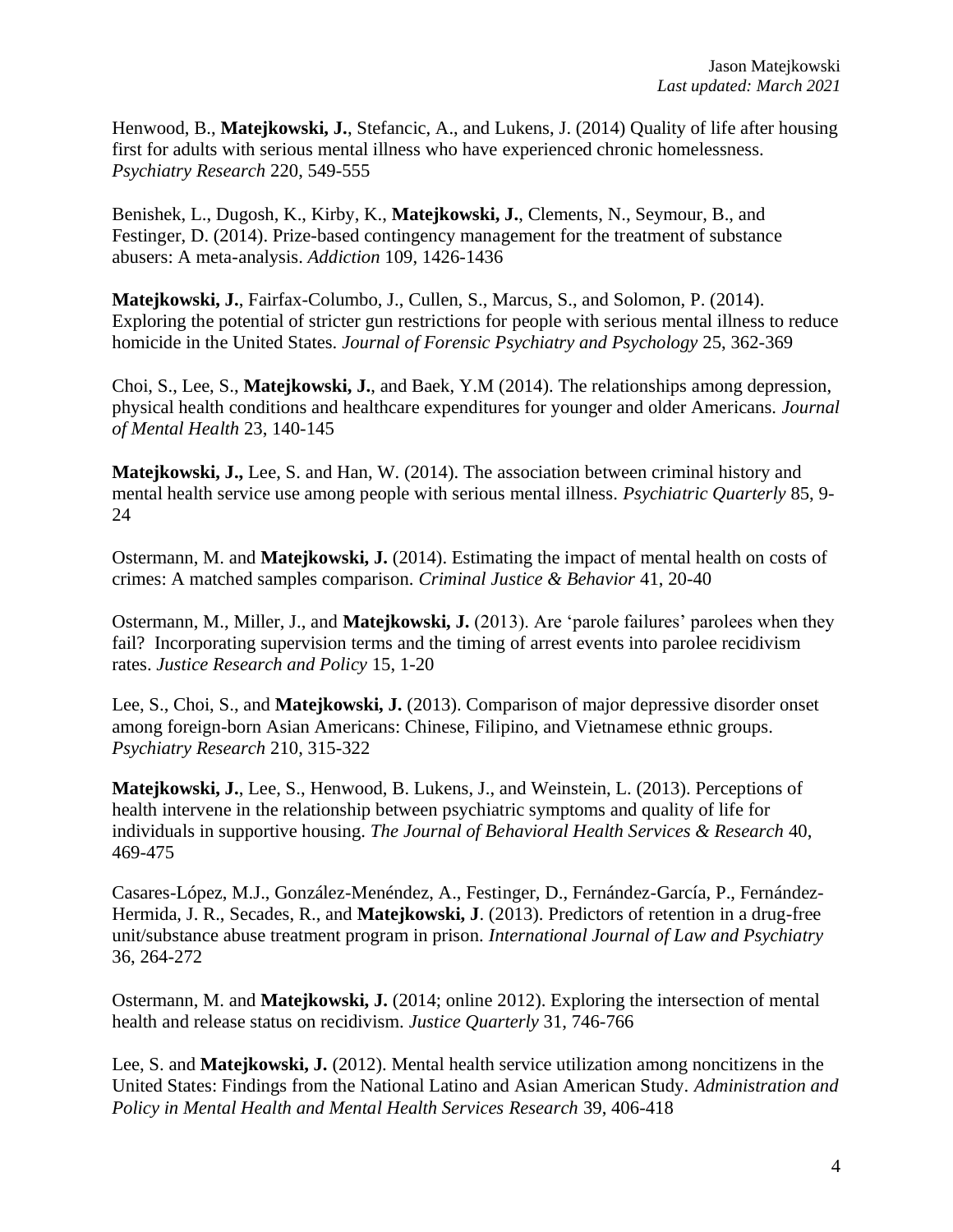**Matejkowski, J.**, Festinger, D., Benishek, L. and Dugosh, K. (2011). Matching consequences to behavior: Implications of failing to distinguish between noncompliance and nonresponsivity. *International Journal of Law and Psychiatry* 34, 269-274

Thomas, K., Dichter, M. and **Matejkowski, J**. (2011) Intimate vs. non-intimate partner murder: A comparison of offender and situational characteristics. *Homicide Studies* 15, 291-311

**Matejkowski, J.**, Draine, J., Solomon, P., and Salzer, M. (2011). Mental illness, criminal risk factors and parole release decisions. *Behavioral Sciences & the Law* 29, 528-553

**Matejkowski, J.** (2011). Exploring the moderating effects of mental illness on parole release decisions. *Federal Probation* 75, 19-26

Matejkowski, J., McCarthy, K., and Draine, J. (2011). Personal norm of reciprocity among mental health service users: Conceptual development and measurement. *Psychiatric Rehabilitation Journal* 34, 208-219

Wong, Y.I., **Matejkowski, J**. and Lee, S. (2011). Social integration of people with serious mental illness: Network transactions and satisfaction. *The Journal of Behavioral Health Services & Research* 38, 51-67

Weinstein, L., Henwood, B., **Matejkowski, J**. and Santana, A. (2011). Moving from street to home: Health status of entrants to a Housing First program. *Journal of Primary Care and Community Health* 2, 11-15

**Matejkowski, J.,** Caplan, J., and Cullen, S. (2010). The impact of severe mental illness on parole decisions: Social integration within a prison setting. *Criminal Justice & Behavior* 37, 1005-1029

Stanhope, V. and **Matejkowski, J.** (2010). Understanding the role of individual consumerprovider relationships within assertive community treatment. *Community Mental Health Journal* 46, 309-318

Cullen, S., **Matejkowski, J.**, and Solomon, P. (2010). Maternal mental health and children's health care use among Medicaid and SCHIP recipients. *The Journal of Behavioral Health Services & Research* 37, 443-460

**Matejkowski, J**. and Draine, J. (2009). Investigating the impact of Housing First on ACT fidelity. *Community Mental Health Journal* 45 6-11

**Matejkowski, J.**, Cullen, S., and Solomon, P. (2008). Characteristics of persons with severe mental illness who have been incarcerated for murder. *Journal of the American Academy of Psychiatry and the Law* 36, 74-86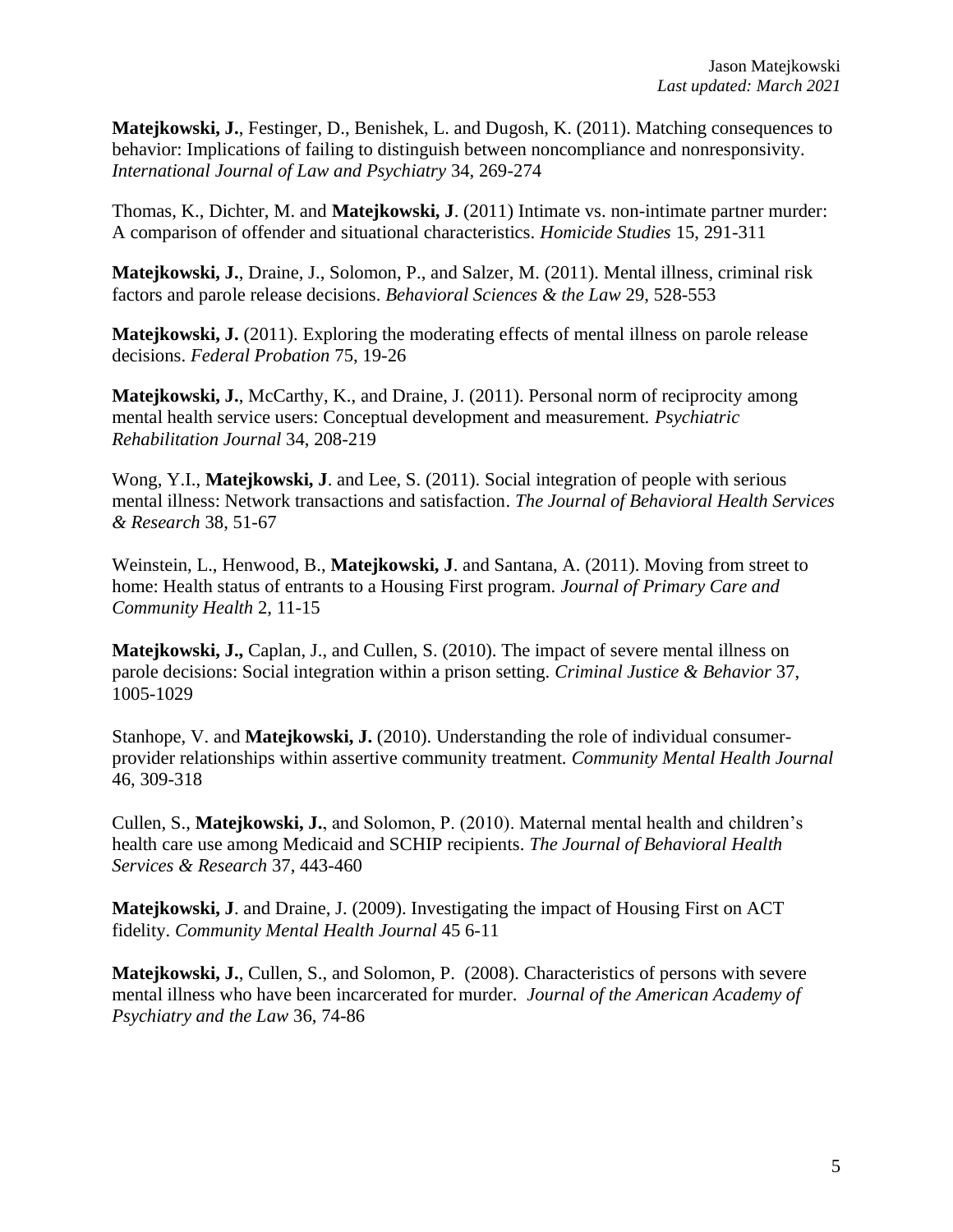# **NON-PEER-REVIEWED (MINOR) PUBLICATIONS** (\*Student)

Severson, M. and **Matejkowski, J.** (2020). An early evaluation of the Douglas County Women's Substance Use Disorder Prosecutor-Led Diversion and Treatment Program. (Submitted to Douglas County District Attorney's Office, Lawrence, KS).

**Matejkowski, J.** (2019). Report to the U.S. Attorney's Office, regarding parole board discrimination against individuals with mental health disabilities. (Submitted to U.S. Attorney's Office).

**Matejkowski, J.**, & Severson, M. (2019). Initial performance measures and comparative outcomes of the Douglas County behavioral health court. (Submitted to Douglas County Commission, Lawrence, KS).

**Matejkowski, J.** and \*Conrad, A. (2019). Minor criminal risk factors. In, *The SAGE Encyclopedia of Criminal Psychology*. R.D. Morgan (Ed.). Thousand Oaks: Sage Invited

**Matejkowski, J.**, & Severson, M. (2018). *Summary findings from the evaluation of the Assess, Identify and Divert (AID) project*. (Submitted to Douglas County Commission, Lawrence, KS).

Severson, M. and **Matejkowski, J.** (2017). Douglas County Criminal Justice System Projects: Final Report. (Submitted to Douglas County Commission, Lawrence, KS).

Severson, M. and **Matejkowski, J.** (2017). A look at crisis assessments completed in Douglas County June 5 – July 12, 2017. (Submitted to Douglas County Commission, Lawrence, KS).

# **PROMOTION TO ASSOCIATE**

**Matejkowski, J.** (2016). Towards effective policymaking aimed at reducing gun violence. *PsycCRITIQUES* 61(19), Article 2. DOI: 10.1037/a0040301 Invited

**Matejkowski, J.** and Severson, M. (2016). Summary findings from the exploration of Douglas County jail population fluctuations. (Submitted to Douglas County Commission, Lawrence, KS).

Severson, M. and **Matejkowski, J.** (2015). Review of the literature on jail diversion programs and summary recommendations for the establishment of a mental health court and crisis center within Douglas County, Kansas. (Submitted to Douglas County Commission, Lawrence, KS).

**Matejkowski, J.** (2014). Reduce the high rates of mental illness in our nation's jails and prisons. *AASWSW Grand Challenge Submissions.* Available March 25, 2014, from the [American](https://aaswsw.org/)  [Academy of Social Work & Social Welfare](https://aaswsw.org/)

**Matejkowski, J.**, Johnson, T., and Severson, M. (2014). Prison social work. In, *Encyclopedia of Social Work*. New York: Oxford.

Top 25 most-viewed articles in the *Encyclopedia of Social Work*, 2018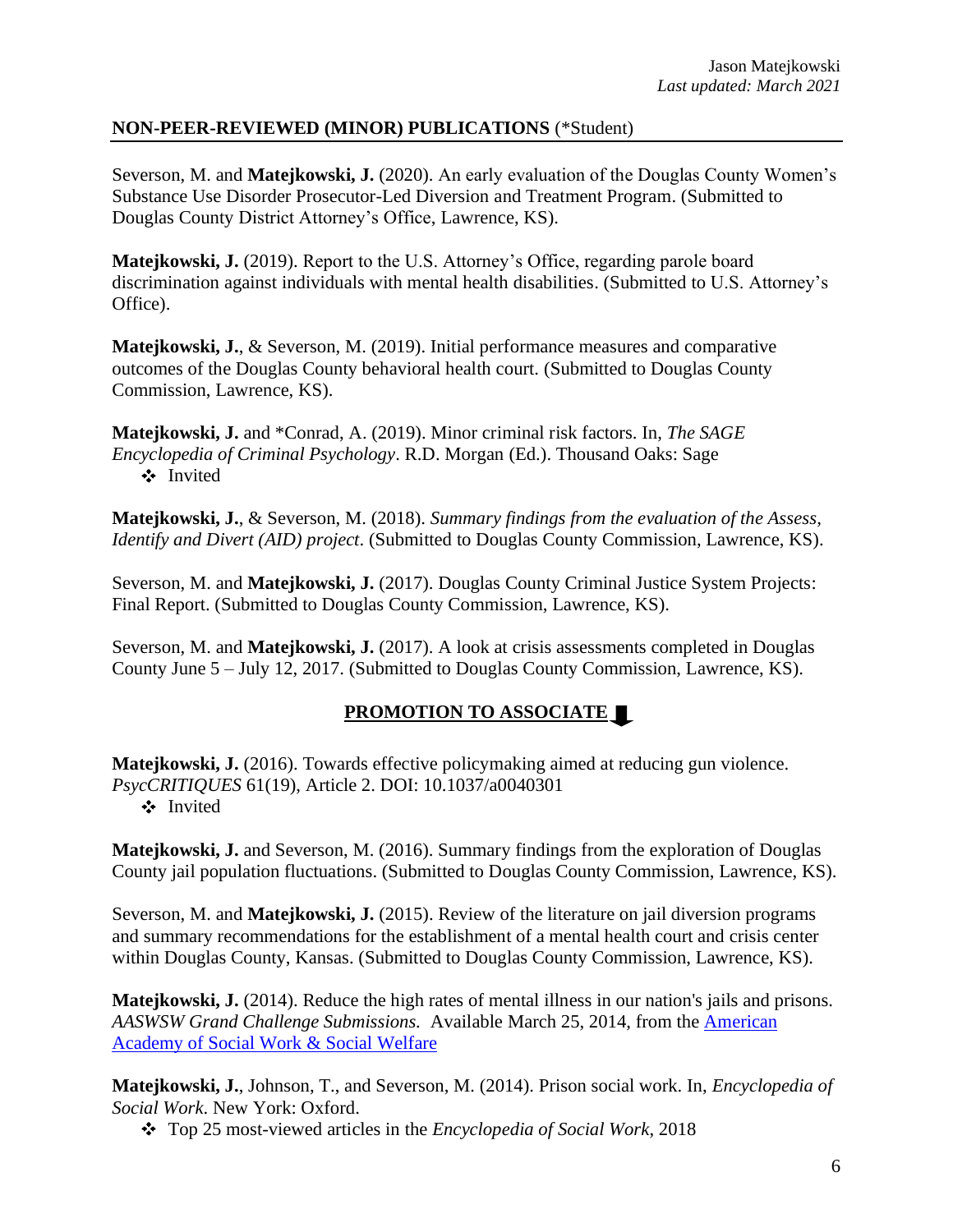**Matejkowski, J**., Chalk, M, Festinger, D., Benishek, L., Johnson, P., Harron, A., and Heaps, M. (2012). Policy brief: Information exchange models and staged approaches for increasing effective communication between criminal justice and treatment settings. (Submitted to SAMHSA/CSAT, Rockville, MD).

**Matejkowski, J**., Chalk, M, Festinger, D., Benishek, L., Johnson, P., Harron, A., and Heaps, M. (2012). Policy brief: Critical issues in information exchange among criminal justice and substance use disorder treatment systems: Responding to barriers and regulations. (Submitted to SAMHSA/CSAT, Rockville, MD).

**Matejkowski, J**., Chalk, M, Festinger, D., Benishek, L., Johnson, P., Harron, A., and Heaps, M. (2012). Policy brief: Data for adaptive interventions with individuals with substance use disorders and who are justice-involved. (Submitted to SAMHSA/CSAT, Rockville, MD).

**Matejkowski, J**., Chalk, M, Festinger, D., Benishek, L., Johnson, P., Harron, A., and Heaps, M. (2012). Policy brief: Common data needs among criminal justice and substance use disorder treatment systems and opportunities for information exchange. (Submitted to SAMHSA/CSAT, Rockville, MD).

**Matejkowski, J**., Chalk, M, Festinger, D., Benishek, L., Johnson, P., Harron, A., and Heaps, M. (2012). White paper: Increasing effective communication between criminal justice and treatment settings using health information technology. (Submitted to SAMHSA/CSAT, Rockville, MD).

**Matejkowski, J.**, Cullen, S., and Solomon, P. (2011). Comment on the association of stigma with violence. *American Journal of Psychiatry*, 168(7), 749.

**Matejkowski, J**., Caplan, J. M., and Cullen, S. W. (2010). Final report: The impact of mental illness on criminal risk factors and parole release decisions. (Submitted to the New Jersey State Parole Board, Trenton, NJ).

Caplan, J. M., Cullen, S. W., and **Matejkowski, J**. (2009). Final report: Understanding the impact of severe mental illness on parole release decisions. (Submitted to the University of Pennsylvania Collaborative on Community Integration of Individuals with Psychiatric Disabilities, Rehabilitation Research and Training Center; Philadelphia, PA).

# **RESEARCH SUPPORT AND ACTIVITIES**

# *Principal Investigator (\$250,000; total award: \$1,000,000; unfunded)*

Submitted to the Bureau of Justice Assistance's Second Chance Act Program. To support evaluation of community reentry program targeting adults with co-occurring substance use and mental disorders in Shawnee County Kansas. Subcontract. 2020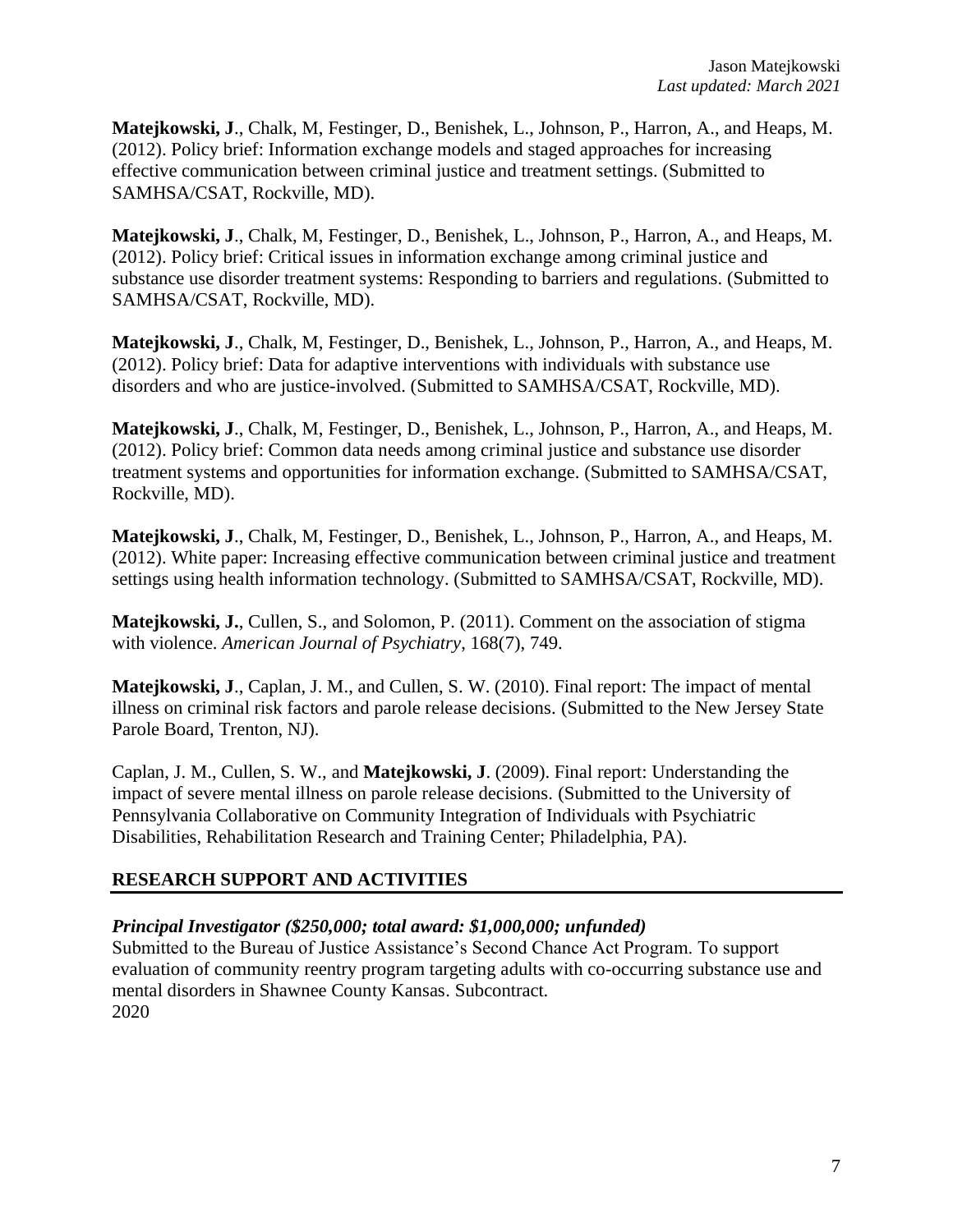#### *Principal Investigator (\$834,127; total award: \$6,000,000; unfunded)*

Submitted to the Bureau of Justice Assistance's Comprehensive Opioid, Stimulant, and Substance Abuse Site-based Program. To support evaluation of seven multidisciplinary Family Treatment Courts community implemented by The Oklahoma Department of Mental Health and Substance Abuse Services. Subcontract. 2020

#### *Principal Investigator (\$250,000; total award: \$993,192; unfunded)*

Submitted to the Bureau of Justice Assistance's Second Chance Act Program. To support evaluation of community reentry program targeting adults with co-occurring substance use and mental disorders in Shawnee County Kansas. Subcontract. 2019

#### *Principal Investigator (\$273,425; unfunded)*

Proposal submitted to the Health Forward Foundation to support testing of a universitycommunity collaboration developed to screen and refer individuals who appear in any of three municipal courts to appropriate behavioral health services. 2019

#### *Principal Investigator (\$730,133; unfunded)*

Proposal submitted to the Laura and John Arnold Foundation to establish a regional informationsharing collaborative among community crisis response centers, law enforcement, and KU researchers.

2018

#### *Co-Principal Investigator (PI: Levy; \$1,849,000; funded)*

1 M01HP313600100 From HRSA's Behavioral Health Workforce Education and Training Program in support of KUSSW's Integrated Health Scholars Program to expand the number of social work professionals working with persons in rural, vulnerable, and medically underserved communities. 2017 – 2021

# **PROMOTION TO ASSOCIATE**

#### *Co-Principal Investigator (PI: Severson; \$139,504; unfunded)*

Proposal submitted to the Robert Wood Johnson Foundation to support testing of a universitycommunity collaboration developed to screen and refer individuals who appear in a municipal court to appropriate behavioral health services. Of the 295 brief proposals submitted, this proposal was among the 39 selected as semifinalists. 2017

#### *Principal Investigator (\$65,692; funded)*

Douglas County Kansas funded consultation for development and evaluation of mental health court, crisis intervention center and Criminal Justice Coordinating Council.  $2016 - 2017$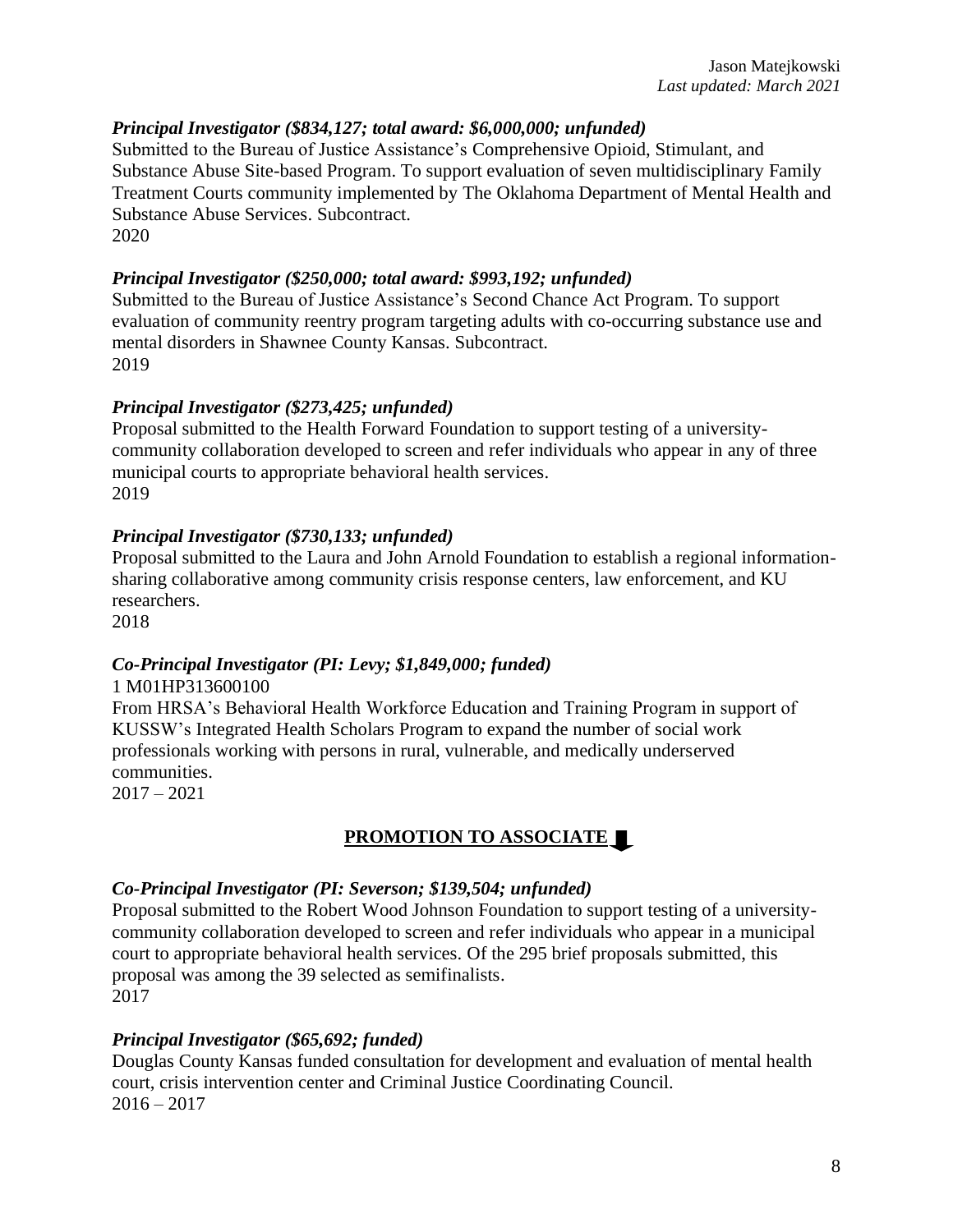# *Selected Member*

Formative planning committee to advance Social Innovation, Health, and Justice Design Initiatives with the School of Architecture, Design & Planning at the University of Kansas. 2016

# *Principal Investigator (\$258,000; unfunded)*

Submitted to the Bureau of Justice Assistance to support finalizing and pilot testing of an innovative, community-based strategy aimed at reducing criminal recidivism among adults with serious mental illnesses.

2016

# *Principal Investigator (\$34,000; total award: \$199,000; funded)*

Submitted to the Bureau of Justice Assistance's Justice and Mental Health Collaboration Program. To support evaluation of jail diversion efforts targeting adults with serious mental illness in Douglas County Kansas. Subcontract. 2016

# *Co-Principal Investigator (PI: Severson; \$46,799; funded)*

Douglas County Kansas funded consultation for incarceration alternatives; development of mental health court and crisis intervention center; consideration of proposed environmental and physical modifications in the Douglas County Correctional Facility. 2015

# *Co-Principal Investigator (PI: Severson; \$25,000; funded)*

Treanor Architects for Douglas County Manager and Douglas County Sheriff to explore arrest and incarceration alternatives and consider proposed environmental and physical modifications in the Douglas County Jail.

2015

# *Principal Investigator (\$20,000; unfunded)*

Submitted to the Fahs-Beck Fund's Faculty/Post-Doctoral Grant Program to support testing of the acceptability of a strengths-oriented risk management intervention among justice-involved adults with SMI within a community mental health services setting. 2014

# *Principal Investigator (\$8,000; funded)*

From the University of Kansas New Faculty General Research Fund to explore the acceptability among community corrections professionals of employing the Good Lives Model of offender rehabilitation with offenders who have serious mental illness 2013

# *Research Fellow*

Course buy-outs and summer salary from the Center for Mental Health Research and Innovation to support research on integrated community mental health services for individuals who are justice-involved and/or have chronic health conditions.  $2012 - 2016$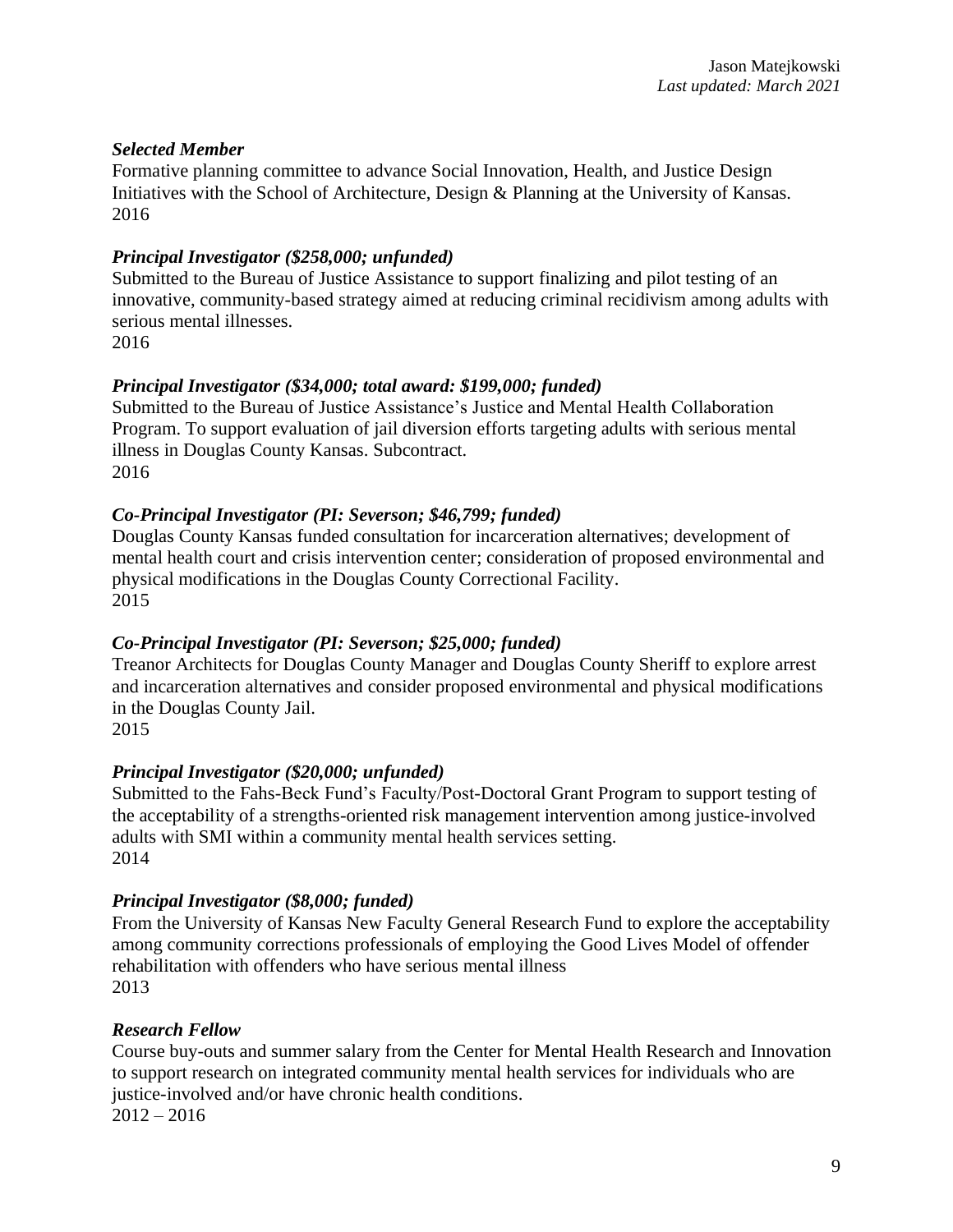# *Participant (\$52,000)*

NIH Loan Repayment Program To support a career in clinical research.  $2011 - 2012$ 

# *Principal Investigator (\$139,000)*

From Pennsylvania Department of Health to develop a training for criminal justice professionals entitled, "Medication assisted treatment for opioid, alcohol dependence: Improving knowledge, attitudes and referrals." 2011

# *Investigator (PI: Festinger)*

#### R01-DA021621-04 (NIH/NIDA)

This grant experimentally examined the differential efficacy, cost-effectiveness, and ethics of a cash- versus a voucher-based CM protocol in the treatment of drug dependence. This investigation not only addressed practical issues pertaining to the transfer of CM interventions into community-based treatment programs, but also begins to shed empirical light on many of the ethical criticisms that have been levied against the use of cash and CM interventions.  $2011 - 2012$ 

# *Principal Investigator (scored, unfunded)*

Exploratory research grant (R34) submitted to the National Institute of Mental Health to support a study designed to refine the implementation of structured positive reinforcement procedures (i.e., contingency management) and evaluate the efficacy of these procedures at improving adherence to pharmacological treatment for mental illness among clients of Philadelphia's Mental Health Reentry Court. 2011

#### *Investigator (PI: Festinger)* R01-DA016730-05 (NIH/NIDA)

This project empirically examined the effectiveness of two novel procedures designed to improve the comprehension and retention of consent information and to reduce any implicit or explicit coercion that potential research participants may experience as part of the research recruitment and consent process.

 $2010 - 2011$ 

# *Investigator (PI: Chalk)*

#### Contract HHSS2832007000461 (HHS/SAMHSA/CSAT)

This project funded my development of a white paper examining data flows and information sharing within and between criminal justice and substance abuse treatment systems. 2010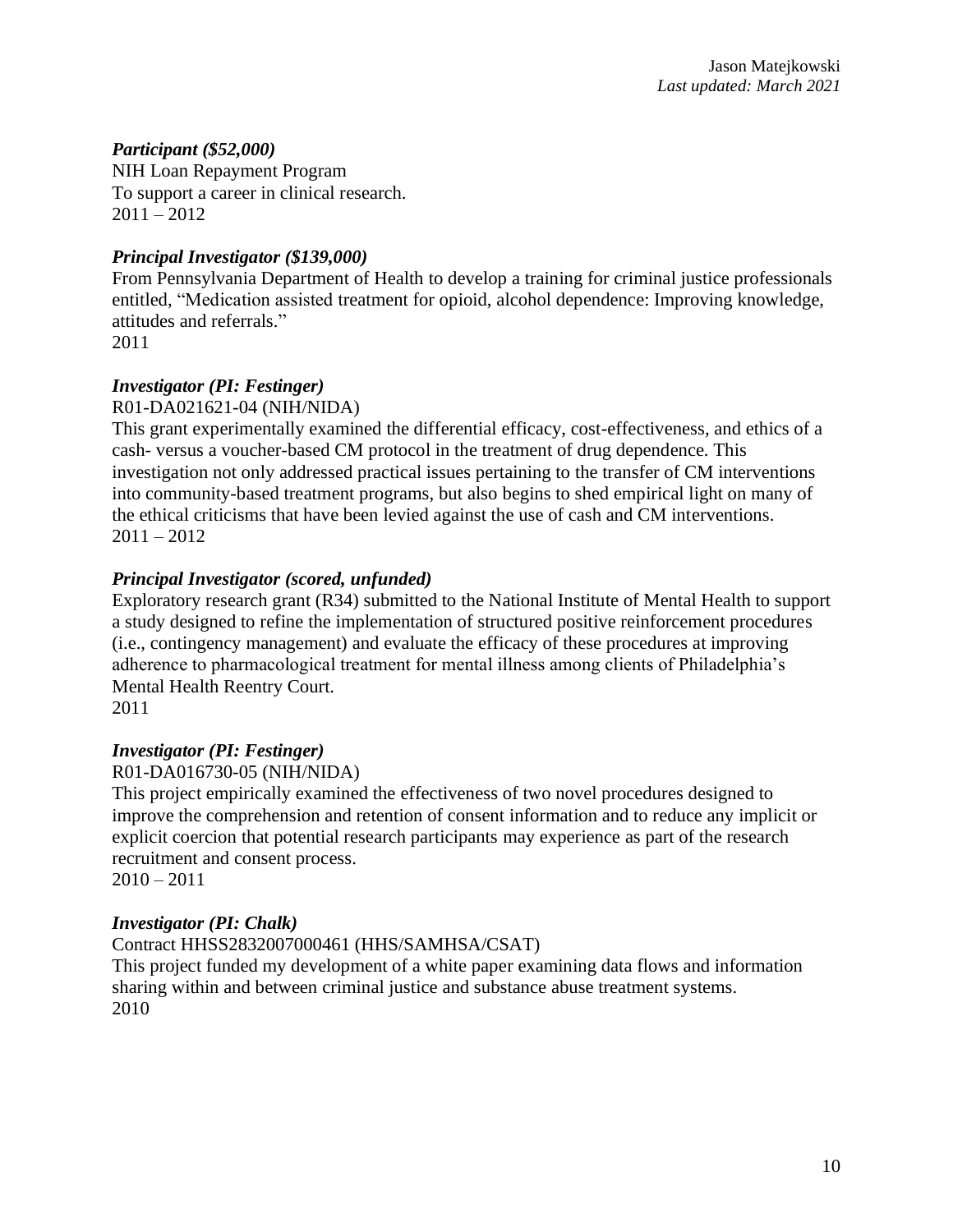#### *Co-Principal Investigator (\$23,390)*

From the UPENN Collaborative on Community Integration of Individuals with Psychiatric Disabilities. To examine the extent to which severe mental illness impacts parole release decisions either directly or indirectly through its association with other release factors that are considered by parole board members when deciding parole release. 2008

#### *Principal Investigator (\$6,000)*

University of Pennsylvania GAPSA/Provost's Award for Interdisciplinary Innovation. In support of a study entitled Validation of the Personal Norm of Reciprocity measure for persons with mental illness. To develop and pilot an instrument that measures level of internalization of norm of reciprocity among consumers of community mental health services. 2007

#### *Recipient (\$300)*

Graduate and Professional Student Association of the University of Pennsylvania. For presentation and travel expenses to the American Society of Criminology Annual Conference in Atlanta, GA and the Society for Social Work Research Annual Conference in New Orleans, LA. 2007 and 2009

#### **NATIONAL & INTERNATIONAL (MAJOR) Presentations** (\*Student)

**Matejkowski, J.** & Wright, K.\* (2021, November). Forensic mental health social work with adults who have criminal justice system contact. *American Society of Criminology Annual Meeting*. Chicago, IL.

**Matejkowski, J.** (2020, January). Shared decision making in community corrections. *Society for Social Work Research Annual Conference*. Washington, DC.

Han, W., **Matejkowski, J.**, and Lee, S. (2019, January). Racial variation in effects of mental health court experience on recidivism. *Society for Social Work Research Annual Conference*. San Francisco, CA.

\*Conrad, A., Han, W., and **Matejkowski, J.** (2018, November). An examination of the relationships among mental health court participation, perceived voluntariness of treatment, service utilization, and quality of life. *American Society of Criminology Annual Meeting*. Atlanta, GA.

**Matejkowski, J.** & Severson, M. E. (2018, January). Predictors of shared decision-making with people who have a serious mental illness and who are under justice supervision in the community. *Society for Social Work Research Annual Conference*. Washington, DC.

\*Conrad, A. and **Matejkowski, J.** (2017, November). Mental health courts selection criteria and recidivism: A systematic review. *American Society of Criminology Annual Meeting*. Philadelphia, PA.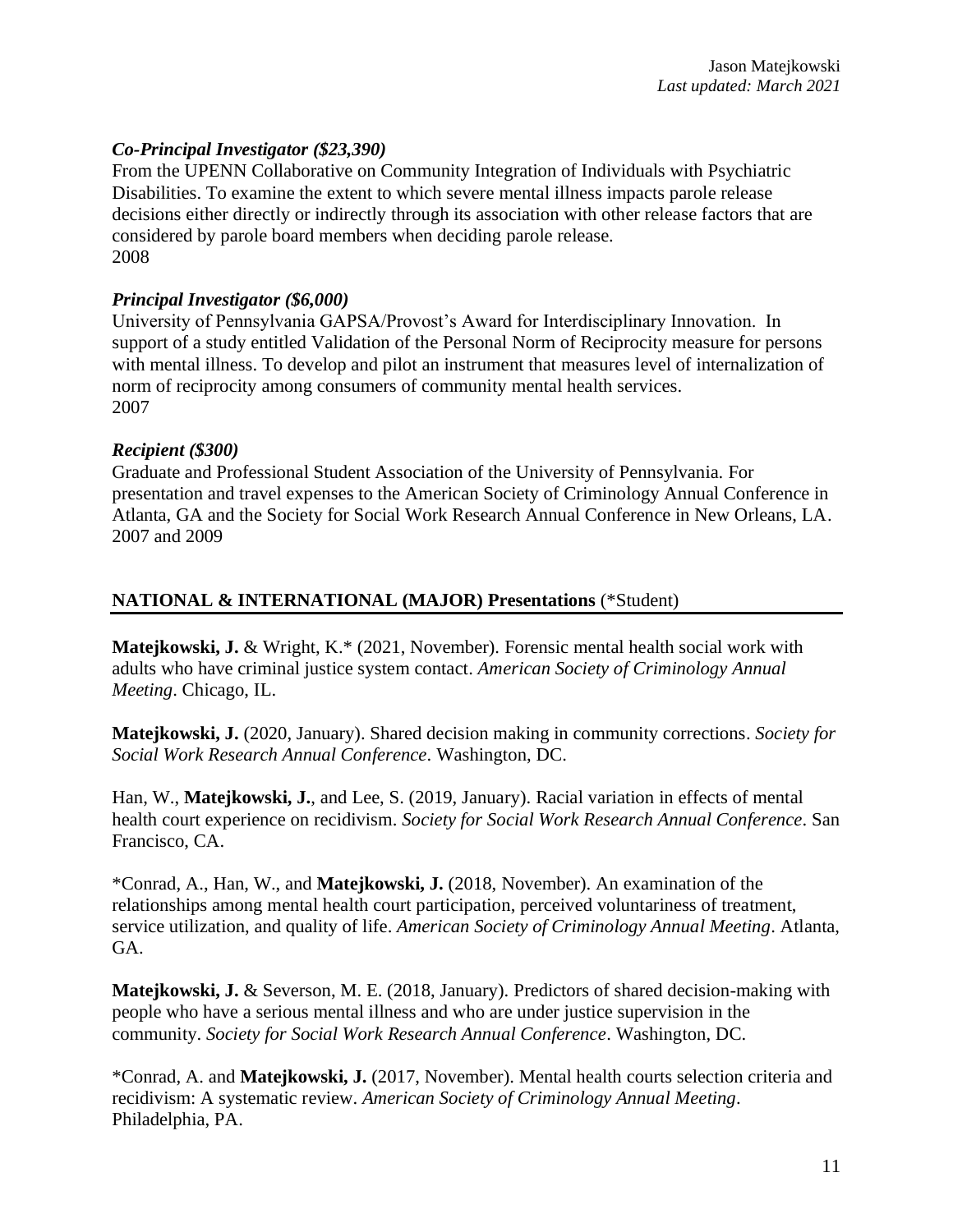# **PROMOTION TO ASSOCIATE**

\*Conrad, A., **Matejkowski, J.,** and Ostermann, M. (2016, November). Does juvenile criminal onset distinguish among offenders whose criminal behavior is directly or indirectly related to the presence of a serious mental illness? *American Society of Criminology Annual Meeting*. New Orleans, LA.

**Matejkowski, J., \***Nam, E., and Lee, S. (2016, November). National findings on contemporaneous use of mental health and substance use treatment services among justiceinvolved adults experiencing mental illness and substance use disorders. *American Society of Criminology Annual Meeting*. New Orleans, LA.

**Matejkowski, J.** (2016, August). For whom does SMI directly or indirectly relate to criminal behavior? *The Twenty-third NIMH Conference on Mental Health Services Research*. Bethesda, MD.

Sullivan, P., Goscha, R., Kondrat, D. C., **Matejkowski, J.,** & Bascug, E. (2015, October). Advancing Recovery and Shared Decision Making. *Council on Social Work Education Annual Program Meeting*, Denver, CO.

**Matejkowski, J., \***Manthey, T., and Severson, M. E. (2015, January). Investigating therapeutic strategies for post release supervision of individuals with serious mental illness: Parole officers weigh in. *Society for Social Work Research Annual Conference*. New Orleans, LA.

**Matejkowski, J.** (2014, November). The moderating effects of ASPD on the relationship between serious mental illness and prison infractions. *American Society of Criminology Annual Meeting*. San Francisco, CA.

Lee, S., **Matejkowski, J.,** and Han, W. (2014, October). Racial disparities in mental health services among people with a criminal history. *Council on Social Work Education Annual Program Meeting*. Tampa, FL.

**Matejkowski, J.**, Dugosh, K., Clements, N., and Festinger, D. (2014, June). Development and pilot testing of an online training to raise awareness among criminal justice professionals of medications to treat opioid addiction. *College on Problems of Drug Dependence Annual Meeting*. San Juan, PR.

**Matejkowski, J.** and \*Manthey, T. (2013, July). Exploring the acceptability among community corrections professionals of employing the Good Lives Model of offender rehabilitation with offenders who have serious mental illness. *The American Probation and Parole Association Annual Training Institute*. Baltimore, MD.

Lee, S., Han, W., and **Matejkowski, J.** (2013, January). The role of criminal history in mental health service use among people with severe mental illness. *Society for Social Work Research Annual Conference*. San Diego, CA.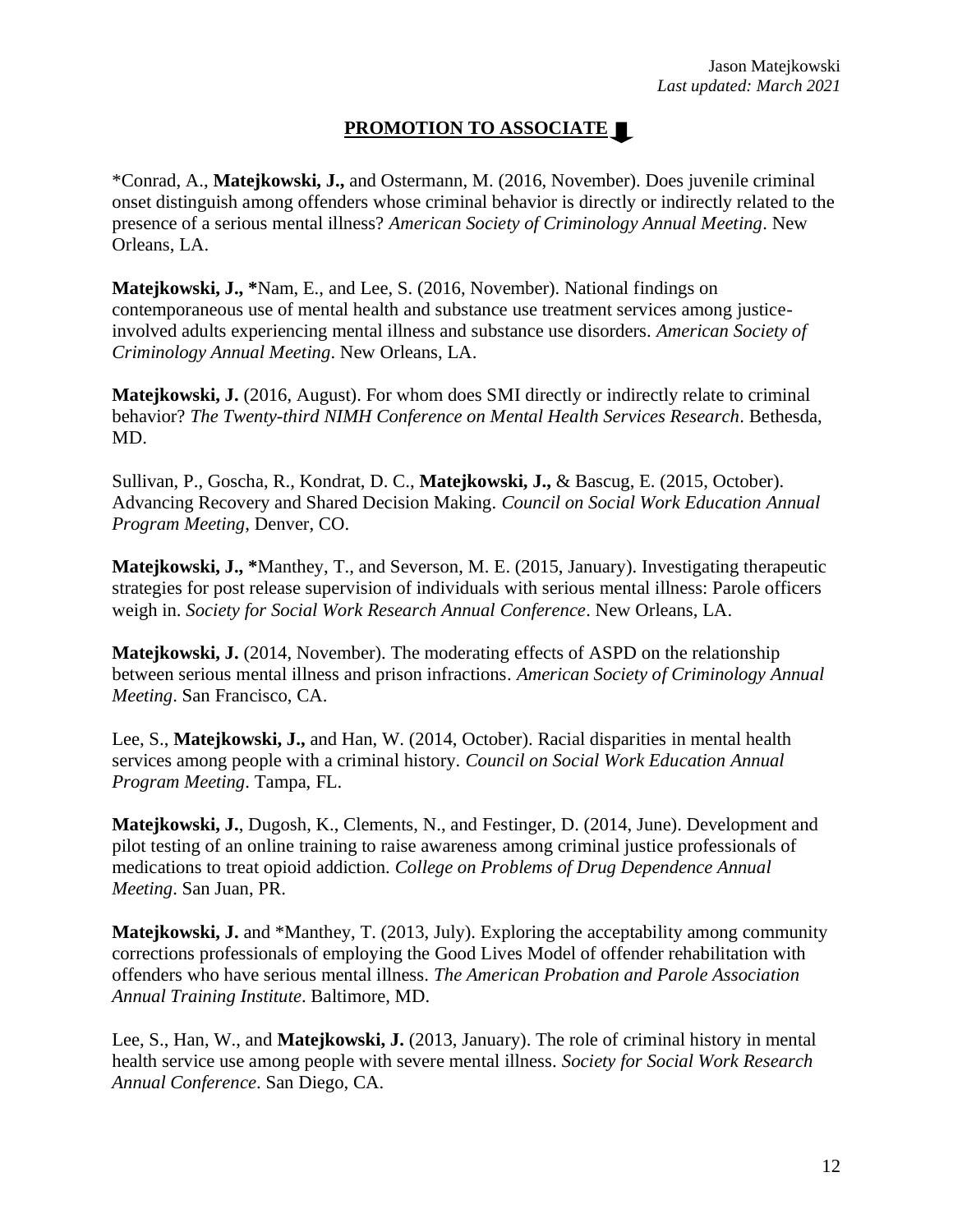**Matejkowski, J.**, Dugosh, K., Flynn, A., Festinger, D., and Arria, A. (2012, June). Substance use among young people with mood disorders in drug treatment differs based upon history of being prescribed mood disorder medication. *College on Problems of Drug Dependence Annual Meeting*. Palm Springs, CA.

**Matejkowski, J.** and Henwood, B. (2012, January). Quality of life for persons with psychiatric diagnoses transitioning from homelessness to independent housing. *Society for Social Work Research Annual Conference*. Washington, D.C.

Choi, S., Lee, S., and **Matejkowski, J.** (2012, January). The relationships among depression, physical health conditions and healthcare expenditures for younger and older Americans. *Society for Social Work Research Annual Conference*. Washington, D.C.

Ostermann, M. and **Matejkowski, J.** (2011, November). Exploring the intersection of mental health and release status with recidivism. *American Society of Criminology Annual Meeting*. Washington, D.C.

**Matejkowski, J.**, Festinger, D., Benishek, L. and Dugosh, K. (2011, July). Implications of failing to distinguish between noncompliance and nonresponsivity. *32nd International Congress of Law and Mental Health*. Berlin, Germany.

Lee, S., and **Matejkowski, J.** (2011, January). Disparities in Mental Health Service Utilization among Noncitizens in the United States. *Society for Social Work Research Annual Conference*. Tampa, FL.

Thomas, K., Dichter, M. and **Matejkowski, J**. (2010, November). Intimate partner vs. nonintimate murder: Differences in legal, situational, clinical and personal characteristics. *American Public Health Association Annual Conference*. Denver, CO.

Stanhope, V. and **Matejkowski, J.** (2009, January). Understanding consumer-provider relationships within a team case management model. *Chicago SSA Centennial Symposium, Society for Social Work Research Annual Conference*. New Orleans, LA.

**Matejkowski, J**., Cullen, S. W., and Caplan, J. M. (2009, January). Understanding the impact of severe mental illness on prison program participation and parole release decisions. *Society for Social Work Research Annual Conference*. New Orleans, LA.

Lee, S., **Matejkowski, J.**, and Wong, Y-I. (2009, January). Social networks of persons with serious mental illness: Structure, transactions, and satisfaction. *Society for Social Work Research Annual Conference*. New Orleans, LA.

Cullen, S. W., **Matejkowski, J.**, and Solomon, P. (2009, November). Maternal mental health and pediatric health care use: A national sample of Medicaid and SCHIP insured children. *American Public Health Association Annual Conference*. Philadelphia, PA.

Honorable Mention for Kenneth Lutterman Award for Student Papers, Mental Health Section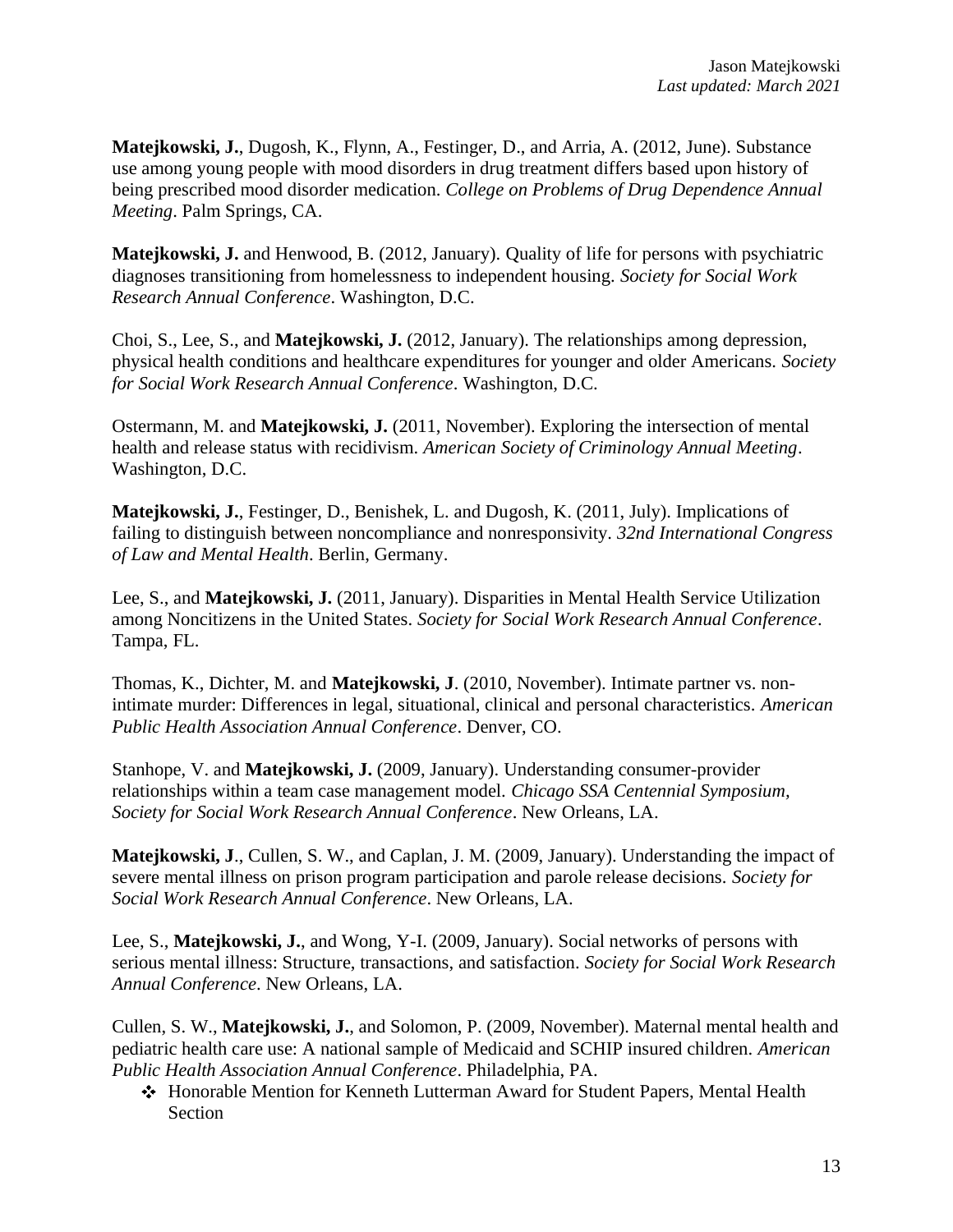Thomas, K., Dichter, M. and **Matejkowski, J**. (2009, November). Intimate partner vs. nonintimate murder: Differences in legal, situational, clinical and personal characteristics. *American Society of Criminology Annual Meeting*. Philadelphia, PA.

**Matejkowski, J**., Cullen, S. W., and Caplan, J. M. (2008, November). Severe mental illness and parole release dispositions: Preliminary results. *American Society of Criminology Annual Meeting*. St. Louis, MO.

**Matejkowski, J.**, Cullen, S., and Solomon, P. (2008, March). A comparison of persons with and without severe mental illness who have been incarcerated for murder. *Center for Mental Health Services National GAINS Conference*. Washington, D.C.

Cullen, S. W., **Matejkowski, J.**, and Solomon, P. (2008, January). Maternal mental health and children's health care receipt. *Society for Social Work Research Annual Conference*. Washington, D.C.

**Matejkowski, J.**, Cullen, S., and Solomon, P. (2007, November). Understanding the impact of mental illness on parole release decisions. *American Society of Criminology Annual Meeting*. Atlanta, GA.

#### **LOCAL & STATE (MINOR) Presentations**

**Matejkowski, J.** & Severson, M. (2020, January). Initial performance measures and comparative outcomes of the Douglas County behavioral health court. *Douglas County Criminal Justice Coordinating Council*. Lawrence, KS.

❖ Invited Presentation

Hunter, E., Penick, E., Paolo, T., Levy, M., Holmes, C., & **Matejkowski, J.** (2017, November). An interprofessional collaboration between clinical psychology and clinical social work training programs that focuses on preparing students for practice and service to rural and urban underserved populations. *KU Medical Center's Faculty Academic Day and Interprofessional Preceptor Summit*. Kansas City, KS.

# **PROMOTION TO ASSOCIATE**

**Matejkowski, J.** & Severson, M. (2016, July). Summary findings from the exploration of Douglas County jail population fluctuations. *Douglas County Criminal Justice Coordinating Council*. Lawrence, KS.

Invited Presentation

**Matejkowski, J.** & Severson, M. (2016, August). Overview on baseline data and context for where Lawrence / Douglas County fit into the national discussion over incarceration and criminal justice and jail alternatives. *Douglas County Criminal Justice Coordinating Council Retreat*. Lawrence, KS.

❖ Invited Presentation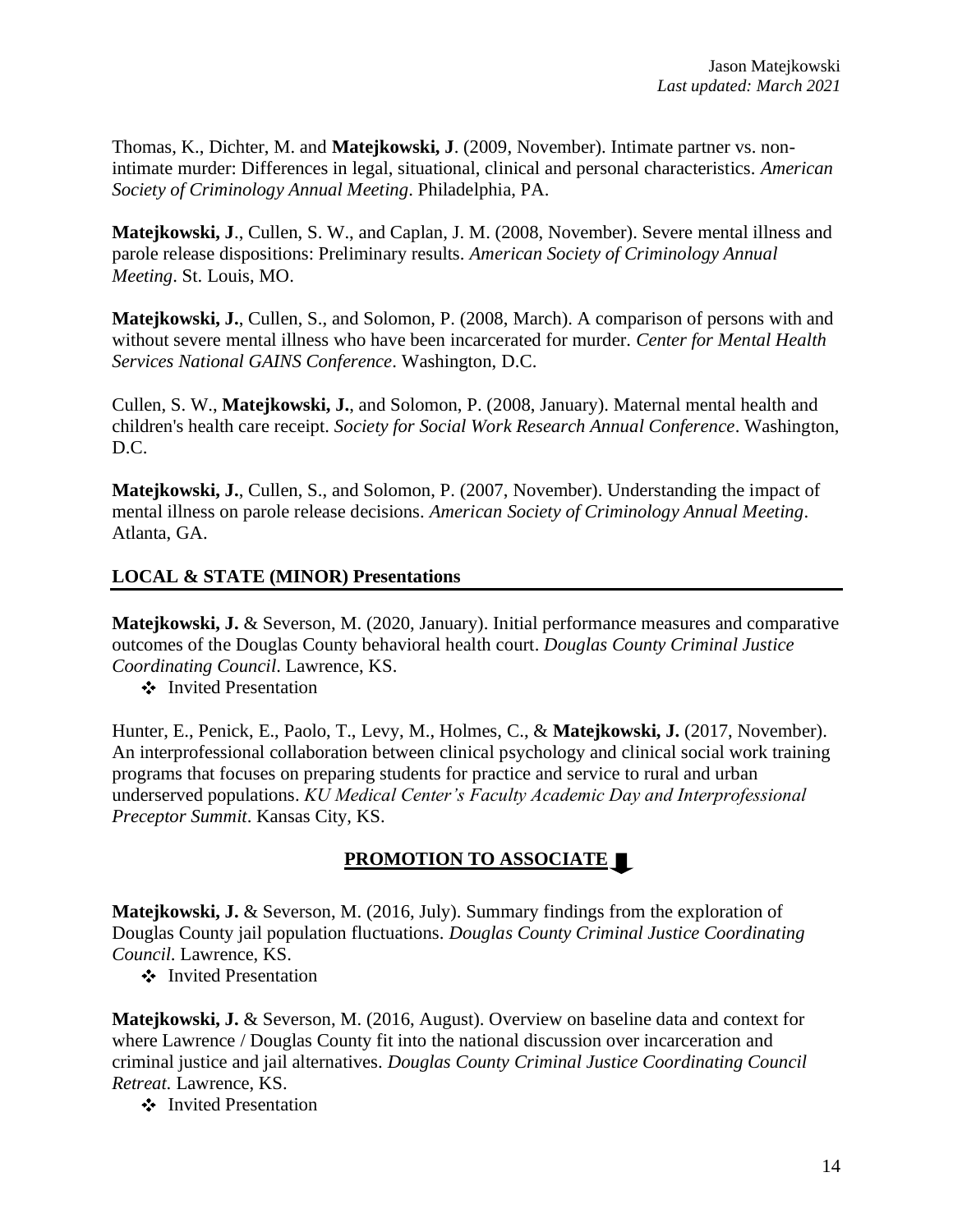Severson, M. & **Matejkowski, J.** (2015, November). Review of the literature on jail diversion programs. *Douglas County Commission, Town Hall Meeting*. Lawrence, KS.

Invited Presentation

**Matejkowski, J.** (2015, June). Strengths model risk management for community mental health centers. *Community Support Services Directors' Meeting.* Topeka, KS

 $\div$  Invited Presentation

Festinger, D., **Matejkowski, J.**, Dugosh, K., and Clements, N. (2014, October). Improving knowledge and attitudes about MAT in the criminal justice system through a web-based training. *2014 VCBH 2nd Annual Conference: Behavior Change, Health and Health Disparities*. Burlington, VT.

**Matejkowski, J.** (2013, April). Beyond criminalization: Reconciling risks and needs with the "Good Lives" approach in order to reduce the justice involvement of adults with mental illness. *Social Work Day*. Lawrence, Kansas

**Matejkowski, J.**, Harron, A., and Festinger, D. (2012, April). Opportunities for informationsharing between criminal justice and community substance abuse treatment systems, health reform and criminal justice: Integrating jails into health information exchanges. *An invitationonly meeting sponsored by Community Oriented Correctional Health Services, the Robert Wood Johnson Foundation, and the Public Welfare Foundation*. Washington, D.C.

Invited Paper

**Matejkowski, J.** and Chalk, M. (2012, April). Increasing effective communication between criminal justice and treatment settings using health information technology. *CSAT's Health Information Technology Second Expert Panel Meeting*. Washington, D.C.

❖ Invited Presentation

**Matejkowski, J.**, Chalk, M., and Festinger, D. (2011, September). Identification of critical elements of a framework for use of information technologies in information sharing arrangements to promote collaboration. *CSAT's Health Information Technology First Expert Panel Meeting*. Washington, D.C.

Invited Presentation

Dichter, M., Thomas, K., and **Matejkowski, J**. (2010, March). Intimate partner vs. non-intimate murder: Differences in legal, situational, clinical and personal characteristics. *Injury Science Day at the University of Pennsylvania*. Philadelphia, PA.

Recipient of First-Place Poster Competition Prize (\$500)

Cullen, S. W., **Matejkowski, J.**, and Solomon, P. (2008, October). Examining the relationship between maternal mental health and parenting practices. *NASW-PA Fall Conference*. King of Prussia, PA.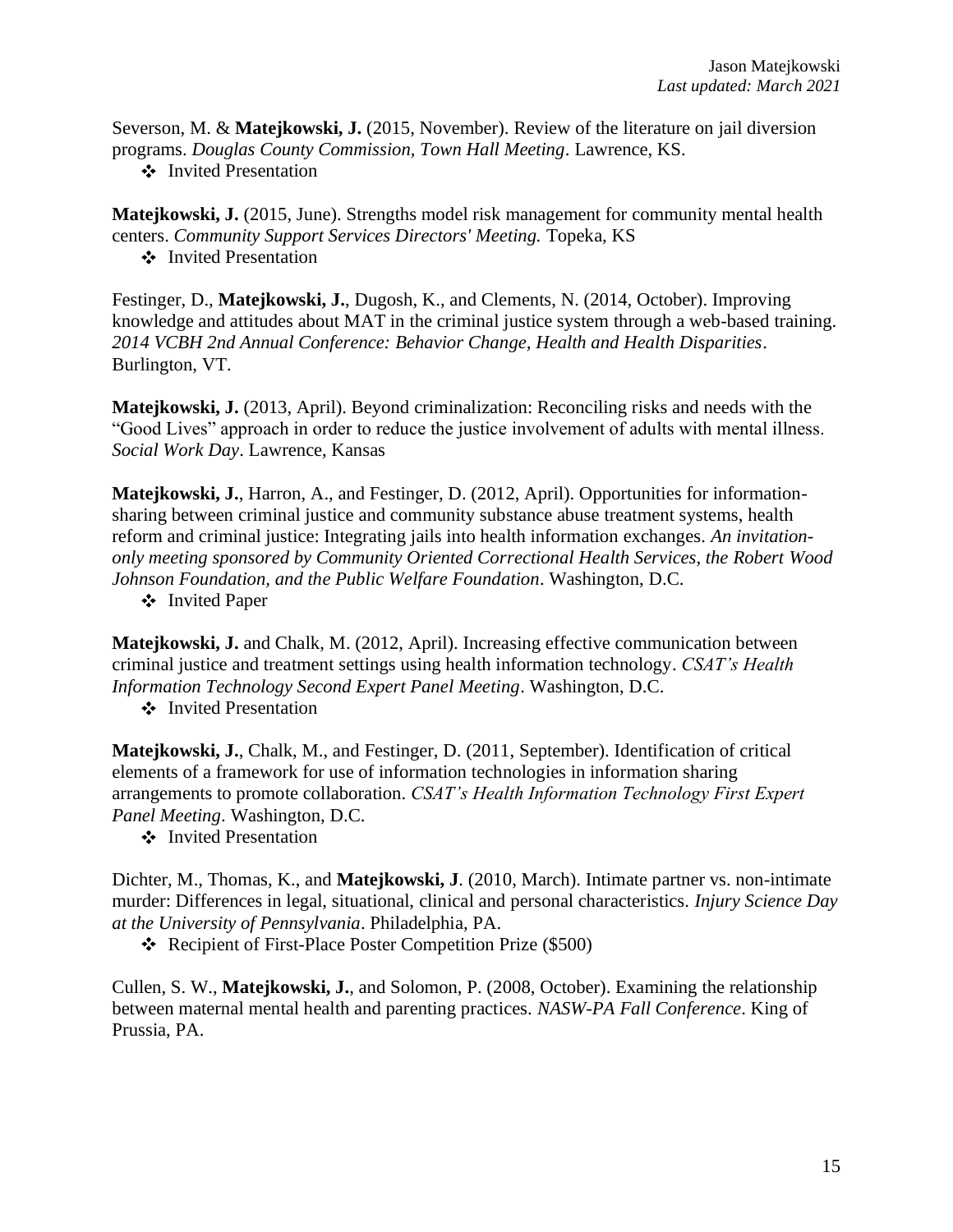# **TEACHING EXPERIENCE**

*Instructor for SW 875: Readings and Investigations; Gender Equity and Social Justice in Social Work Practice* School of Social Welfare at the University of Kansas 2019

*Instructor for SW 875: Readings and Investigations; Integrated Health Care Practice* School of Social Welfare at the University of Kansas 2018

*Instructor for SW 540: Fundamentals of Social Work Research* School of Social Welfare at the University of Kansas  $2012 - 2019$ 

*Instructor for SW 541: Social Work Research Seminar* School of Social Welfare at the University of Kansas  $2013 - 2019$ 

*Guest Lecture: Publishing, First Year Doctoral Seminar* School of Social Welfare at the University of Kansas 2016, 2018, 2020

*Guest Lecture: Professional Issues in Clinical and Health Psychology Proseminar* Department of Psychology at the University of Kansas 2016

*Instructor for SW 863: Mental Health and Psychopathology* School of Social Welfare at the University of Kansas 2015

Dissertation/Thesis/Supervision

*Member: Ph.D. Dissertation Committee* Nik Schuetz School of Social Welfare at the University of Kansas Current

*Member: Ph.D. Dissertation Committee* Kris Matthews School of Social Welfare at the University of Kansas Current

*Methodologist: Ph.D. Dissertation Committee* EuiJin Jung School of Social Welfare at the University of Kansas Current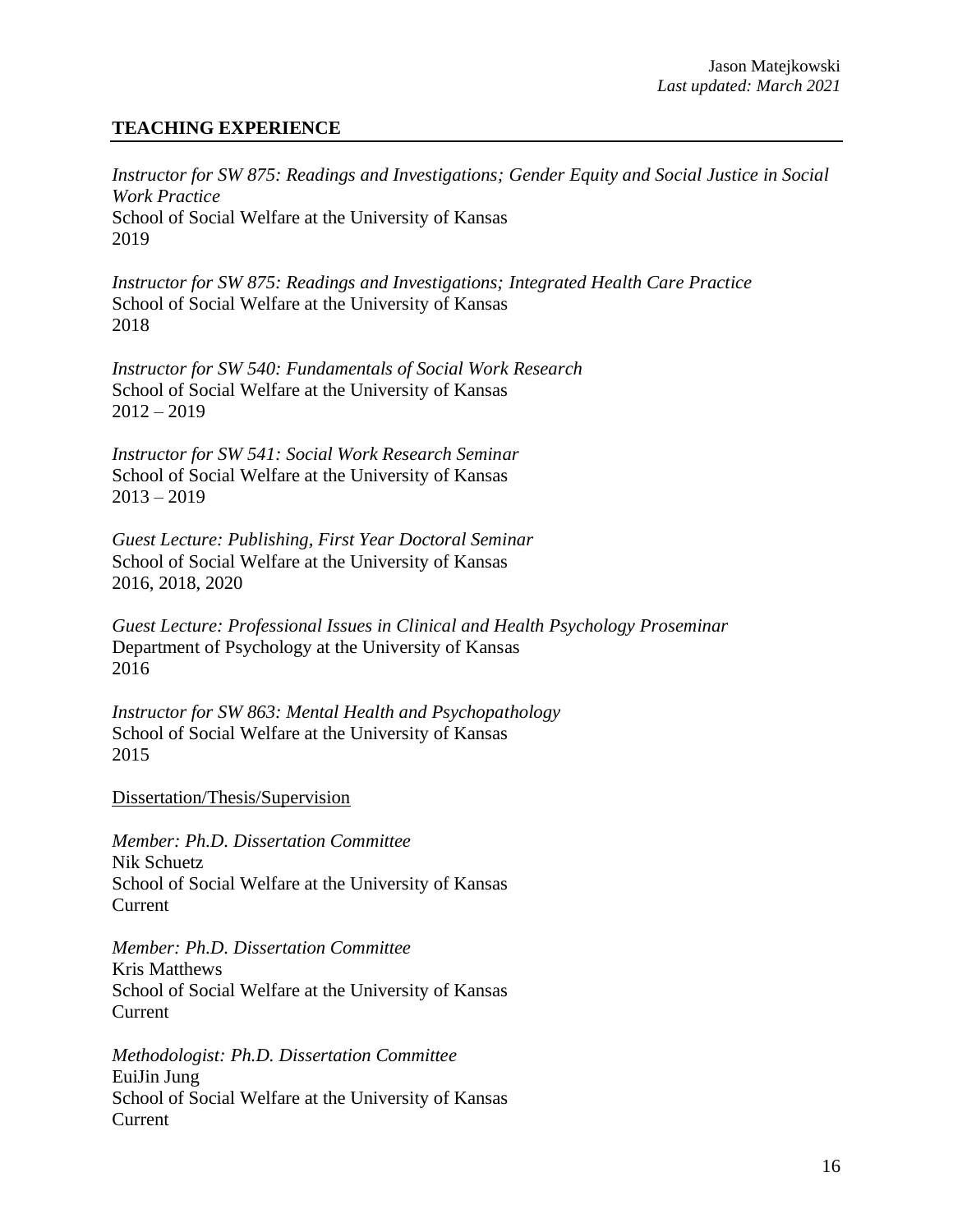*Outside Committee Member: PhD Dissertation Committee* Jonathan A Schulz Department of Applied Behavioral Science at the University of Kansas 2021

*Methodologist: Ph.D. Dissertation Committee* Ashley Palmer School of Social Welfare at the University of Kansas 2019

Honors

*Chair: Ph.D. Qualifying Committee* Aaron Conrad School of Social Welfare at the University of Kansas 2019

*Methodologist: Ph.D. Dissertation Committee* Elizabeth O'Neill School of Social Welfare at the University of Kansas 2018

Honors

*Methodologist: Ph.D. Dissertation Committee* Eunji Nam School of Social Welfare at the University of Kansas 2018

Korean American Social Work Educators Association 2018 Dissertation Award

# **PROMOTION TO ASSOCIATE**

*Member: Ph.D. Qualifying Committee* Elizabeth O'Neill School of Social Welfare at the University of Kansas 2017

*Member: Ph.D. Qualifying Committee* Eunji Nam School of Social Welfare at the University of Kansas 2015

*Mentor: Undergraduate Research Project* Christina Mecca School of Social Welfare at the University of Kansas 2013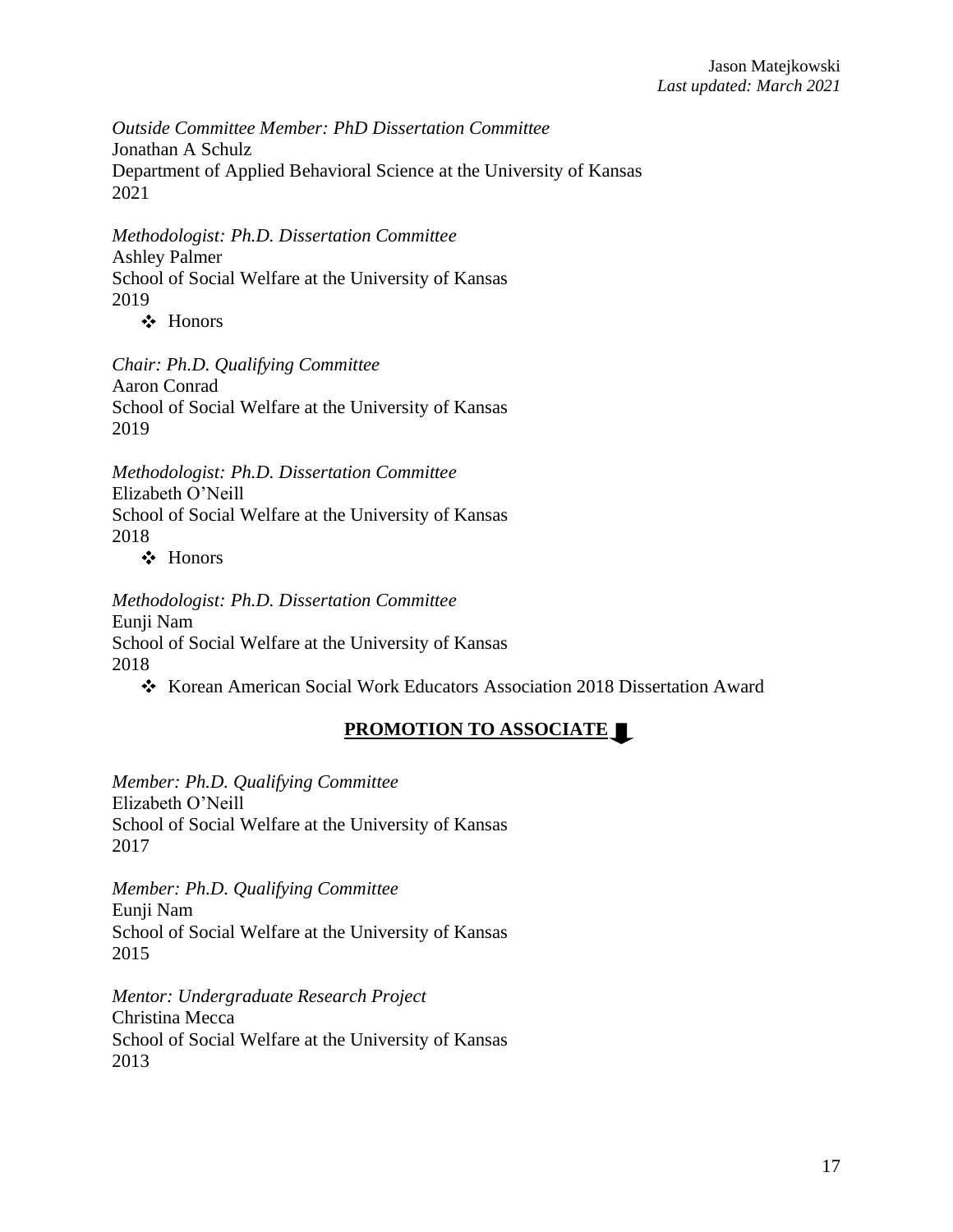*University of Pennsylvania School of Social Policy & Practice*, Philadelphia, PA *Ph.D.-student Tutor for SWRK 852: Research Seminar* 2011 *Instructor for SWRK 715: Introduction to Research*  $2008 - 2009$ *Teaching Assistant for SWRK 611: Contemporary Social Policy* 2008 *Teaching Assistant for SWRK 715: Introduction to Research* 2007

*Guest Lecturer for: SWRK 612: HBSE II*; 2010 *SWRK 811: Social Theory;* 2008 *SWRK 774: Program Evaluation;* 2008 *SWRK 744: Direct Practice Research*; 2005 – 2006

*Han Bit Top Academy,* KoChang, South Korea *Instructor of English as a Second Language (ESL)* 1997

#### **SCHOOL SERVICE & COMMITTEES**

*Promotion, Retention, and Tenure Committee,* University of Kansas School of Social Welfare *Elected Member* 2019 – Present *Co-Chair* 2019 – Present

*Faculty Executive Committee,* University of Kansas School of Social Welfare *Elected Member*  $2015 - 2016$ ,  $2016 - 2019$ *Co-Chair* 2018 – 2019

*Curriculum Innovation Committee,* University of Kansas School of Social Welfare *Elected Member*

2018 – 2019

*Awards Committee,* University of Kansas School of Social Welfare *Elected Member* 2014 – 2017, 2017 – 2020 *Chair*  $2015 - 2016$ ,  $2018 - 2020$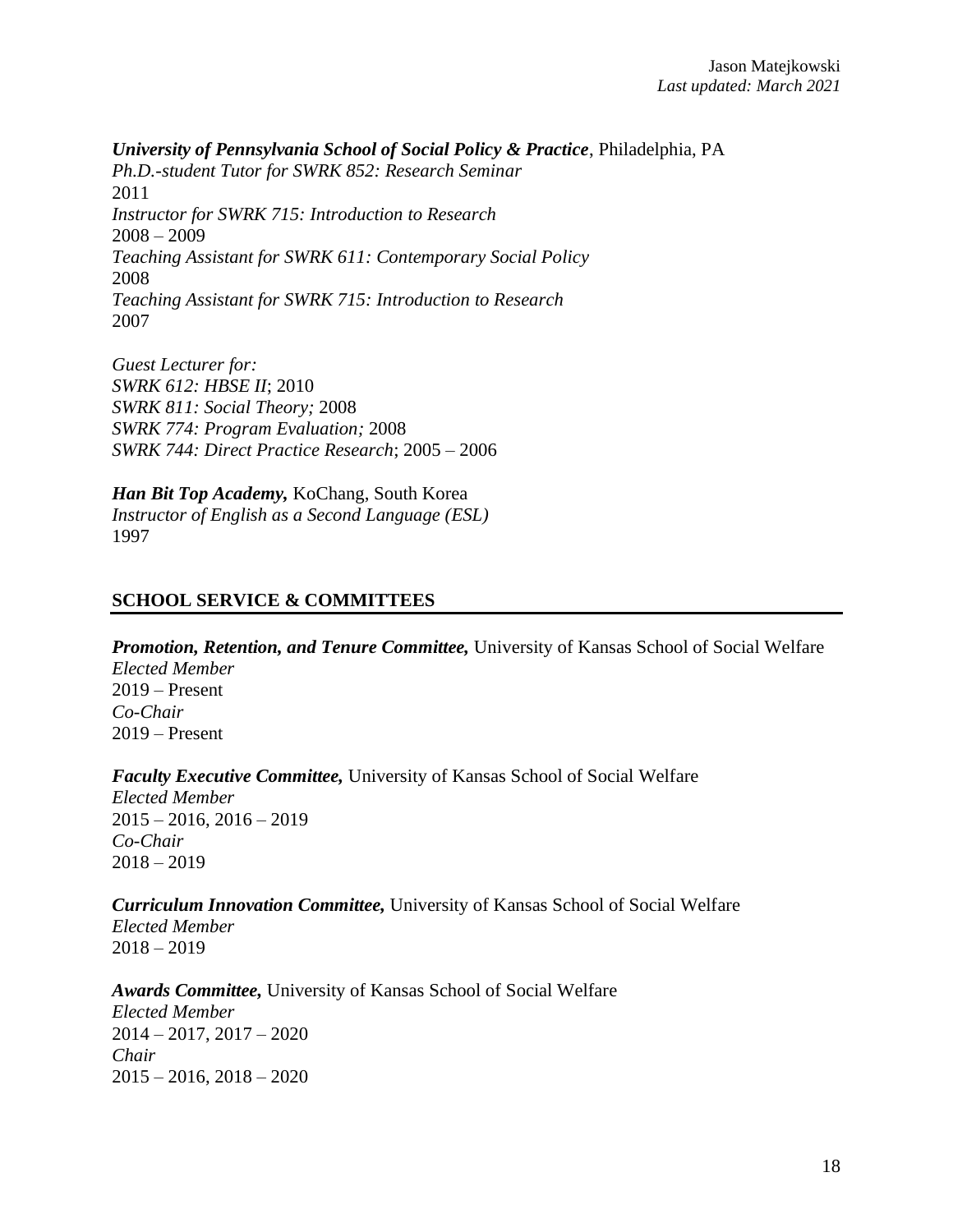# **PROMOTION TO ASSOCIATE**

*Summer Research Doctoral Fellowship Selection Committee,*  University of Kansas School of Social Welfare *Member*  $2014 - 2015$ 

*Dissertation Fellowship Selection Committee,* University of Kansas School of Social Welfare *Member* 2013

*BSW Committee,* University of Kansas School of Social Welfare *Member*  $2012 - 2019$ 

*Adjunct Instructors & GTAs,* University of Kansas School of Social Welfare *Mentor SW 863: Mental Health and Psychopathology,* 2015 *SW 541: Social Work Research Seminar*; 2014 – 2015 *SW 832: Social Work in Health and Mental Health*; 2013 – *SW 540: Fundamentals of Social Work Research*; 2012 – 2015

*Research Sequence Committee,* University of Pennsylvania School of Social Policy & Practice *Member* 2008 – 2009

*Graduate Group Steering Committee,* University of Pennsylvania School of Social Policy & Practice *Elected Student Representative*  $2006 - 2008$ 

*The Fellow*, University of Pennsylvania School of Social Policy & Practice *Editorial Board* 2006 – 2008

#### **UNIVERSITY SERVICE**

*Committee on Statewide General Education Core, University of Kansas Member – Provost Appointment 2020 – Present*

*Task Force on Community-Responsive Public Safety*, University of Kansas *Member – Chancellor Appointment Executive Committee – Chair Appointment* 2020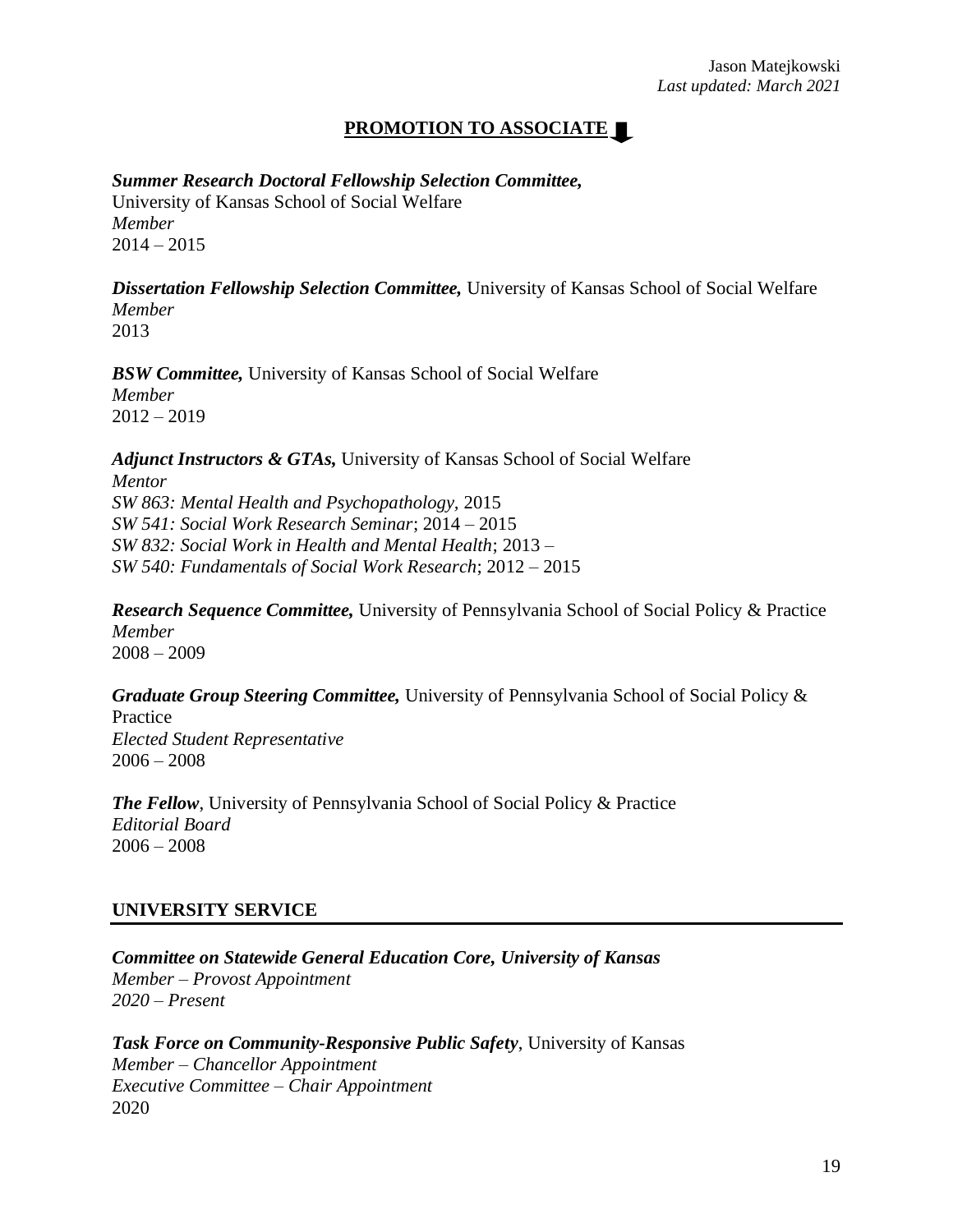*Academic Portfolio Review and Academic Efficiency & Productivity Analysis School of Social Welfare Representative* 2020

*Vice Provost for Undergraduate Studies Field Trip Working Group Faculty Senate Executive Committee Appointment*  $2019 - 2020$ 

*Faculty Senate Committee on Standards and Procedures for Promotion and Tenure Selected Member*  $2017 - 2020$ *Chair – Faculty Senate Executive Committee Appointment*  $2018 - 2019$ 

# **PROMOTION TO ASSOCIATE**

*School of Social Welfare Dean Search Committee*, University of Kansas *Member – Provost Appointment*  $2016 - 2017$ 

*Faculty/University Senate*, University of Kansas *Selected Member*  $2015 - 2018$ 

*Office of Graduate Studies, Graduate Research Competition*, University of Kansas *Judge* 2017

*KU Innovation and Collaboration's Campus to Community Workshop*, University of Kansas *Invited oral presentation of an innovative community engagement strategy* 2016

*Undergraduate Research Faculty Advisory Board*, University of Kansas *Member* 2014 – 2016

*United Way Campaign,* University of Kansas *Representative* 2016

*Sustainable Cities Initiative*, University of Kansas *Exploratory Team Member* 2014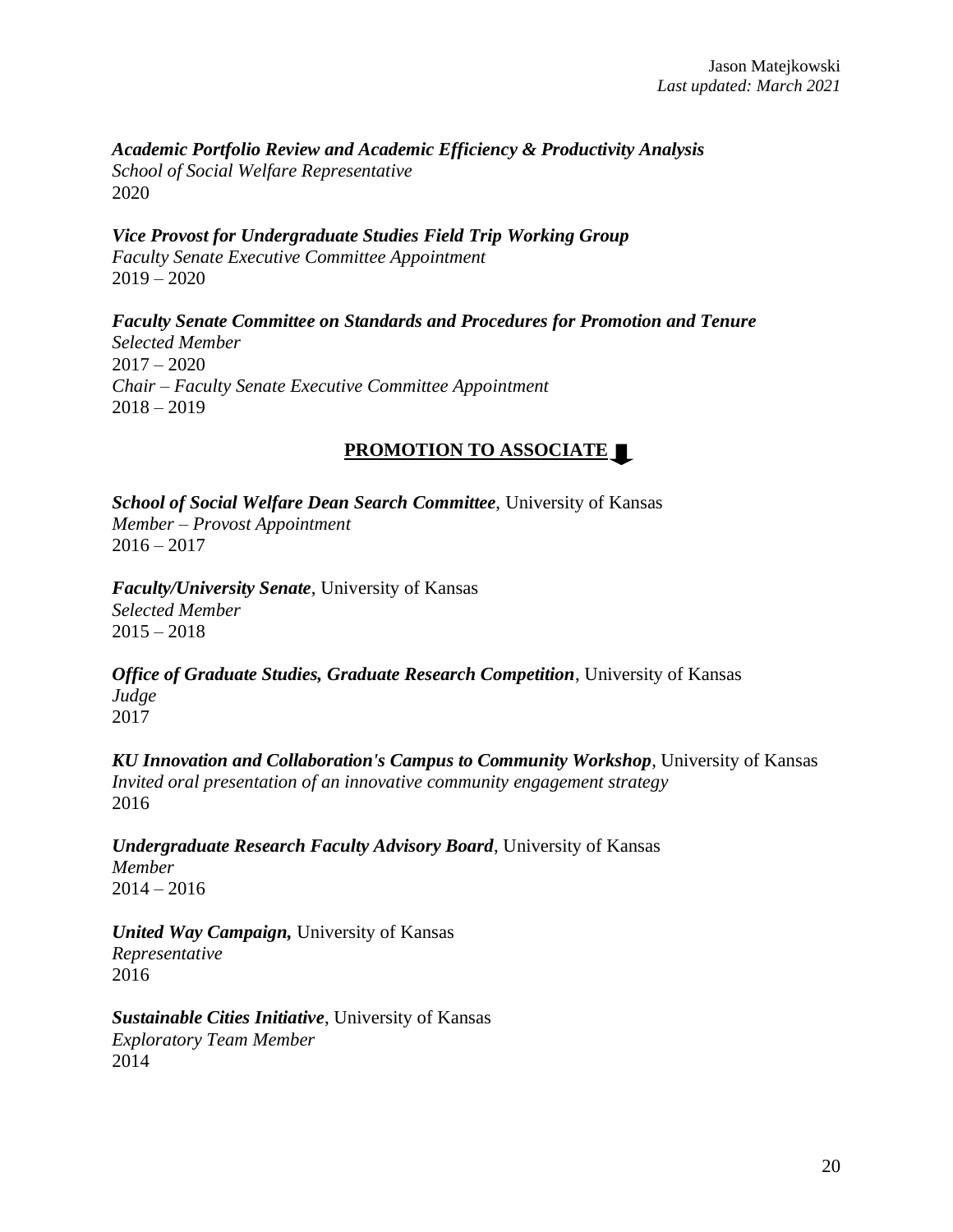#### *Foundation Distinguished Professorship Recruitment*, University of Kansas *Participant*

2013

*Research Experience Program*, University of Kansas *School of Social Welfare Representative*  $2012 - 2018$ 

*GAPSA-Provost Interdisciplinary Innovation Award Selection Committee,* University of Pennsylvania *Peer Reviewer* 2008

# **PROFESSIONAL SERVICE (LOCAL AND STATE)**

*Behavioral Health Court*, Lawrence, KS *Consultant*  $2017 - 2020$ 

*Douglas County District Attorney's Women's Diversion Program Consultant* 2019 – 2020

# **PROMOTION TO ASSOCIATE**

*Coalition for Homeless Concerns*, Lawrence, KS *Member* 2013 – Present *Co-Chair* 2015 – 2016

*Mobile Crisis Teams*, Lawrence Kansas Police Department, Bert Nash Community Mental Health Center; Lawrence, KS *Consultant* 2014

*Philadelphia Crisis Intervention Team (CIT) Coalition: Program and Curriculum Committees Member*  $2006 - 2007$ 

*Indiana Offender Reintegration Project*, Indianapolis, IN *Member* 2004 – 2005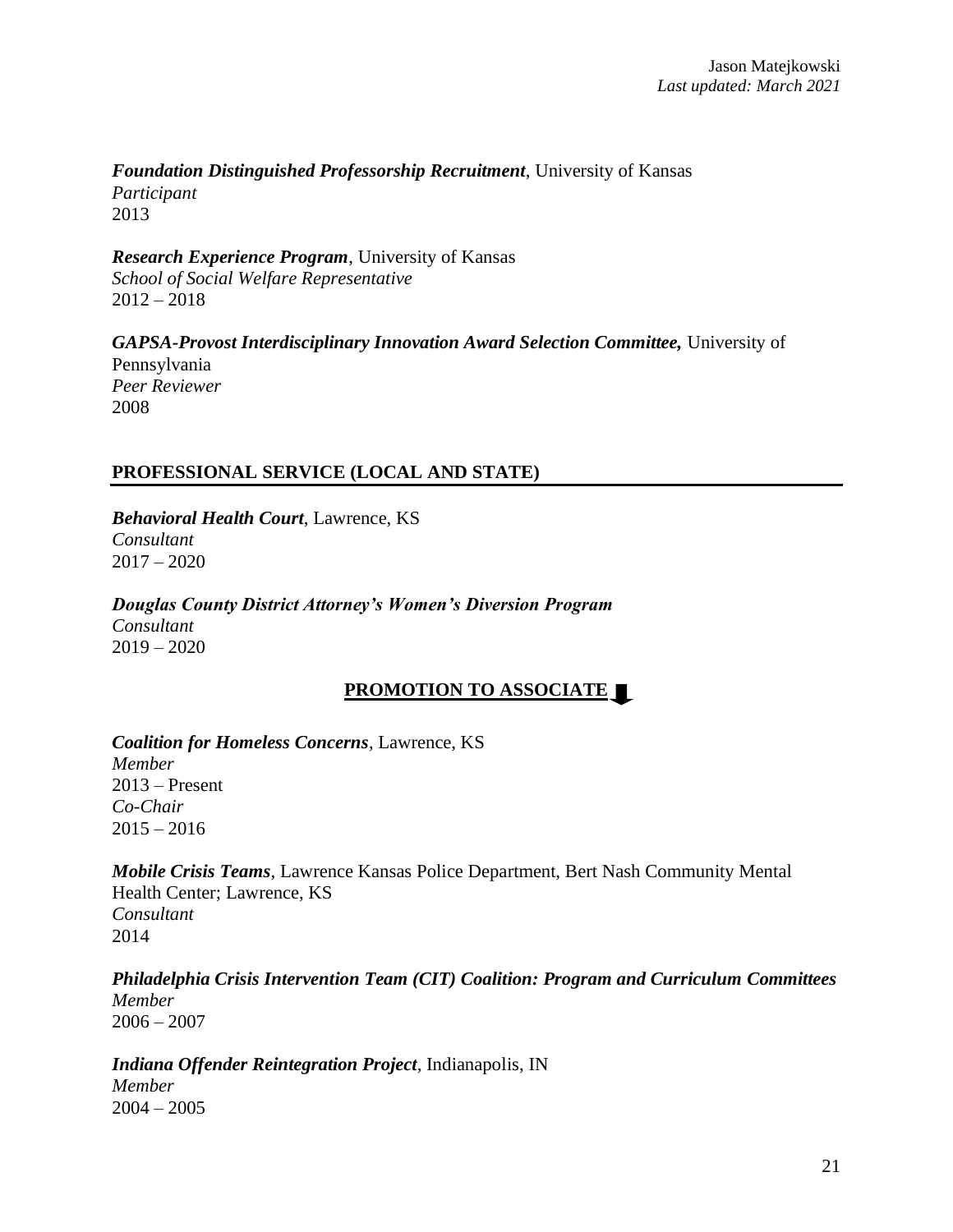*Indiana Sex Offender Management and Monitoring Program*, Indianapolis, IN *Member*  $2003 - 2005$ 

*United Way of Champaign County,* Champaign, IL *Chair, Birth-to-Six Panel* 2002

# **PROFESSIONAL SERVICE (NATIONAL)**

#### *External Promotion & Tenure Reviews*

University at Buffalo School of Social Work, Buffalo, NY – 2019 Wichita State University Department of Psychology, Wichita, KS – 2019

#### *CSWE Annual Program Meeting Proposal Reviewer*

Health track – 2019 Criminal and Juvenile Justice track – 2017, 2020

# *Consulting Editor*

Social Work Research

#### *Ad Hoc Peer Reviewer*

| 2021 | BMC Psychiatry, Canadian Journal of Criminology and Criminal Justice,<br>Journal of Criminal Justice, Law and Human Behavior                                               |
|------|----------------------------------------------------------------------------------------------------------------------------------------------------------------------------|
| 2020 | Journal of Behavioral Health Services & Research, Journal of Criminal<br>Justice, Journal of the Society for Social Work and Research, Law and<br>Human Behavior           |
| 2019 | Journal of Criminal Justice, Journal of the Society for Social Work and<br>Research, PLOS ONE                                                                              |
| 2018 | Criminal Justice and Behavior, Criminology, Journal of Criminal Justice,<br>Journal of Offender Rehabilitation, Journal of Substance Abuse<br>Treatment, Justice Quarterly |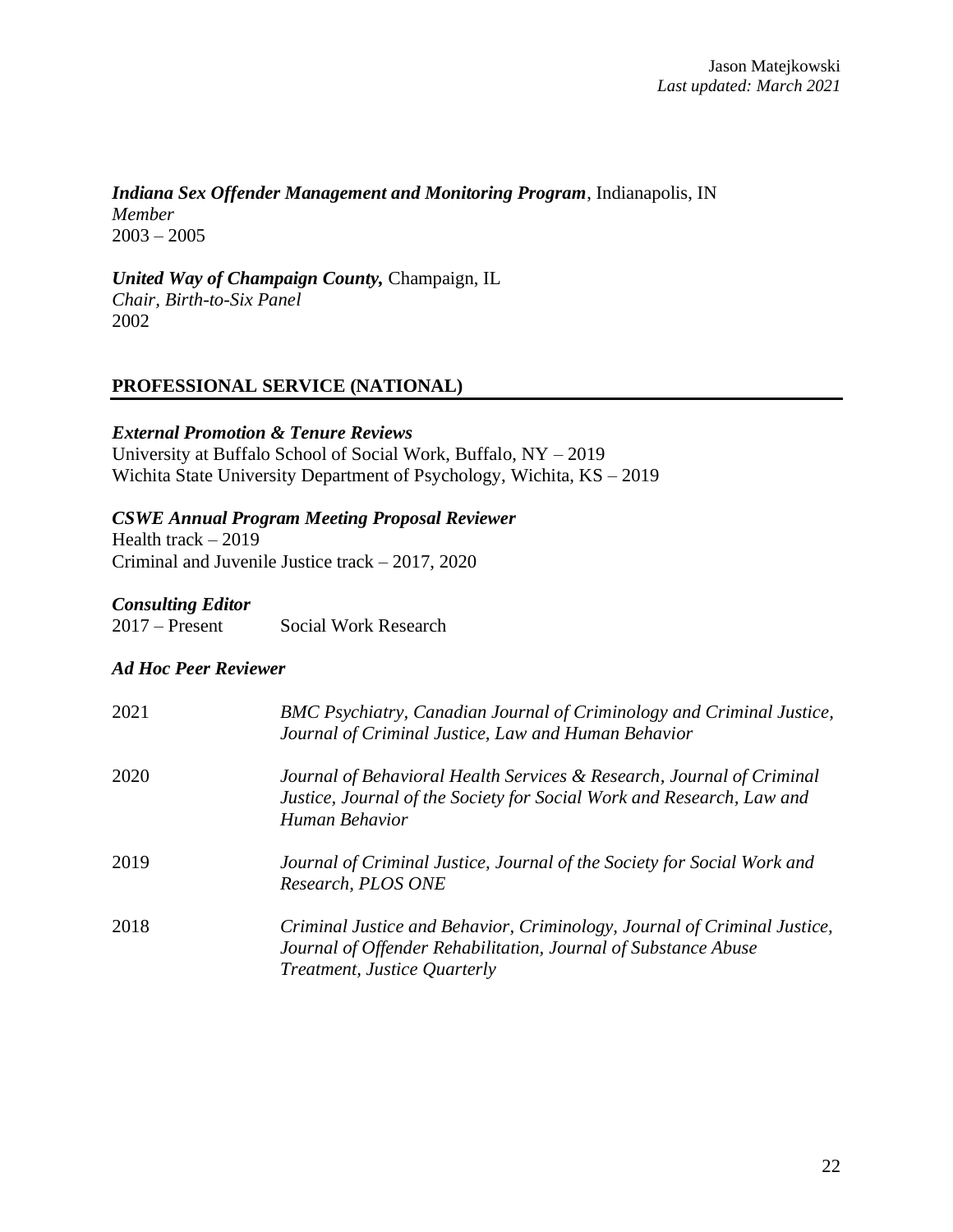# **PROMOTION TO ASSOCIATE**

# *Learning Network and Information Center on Mental Health Recovery*

Collaborative among the Council on Social Work Education, Indiana University School of Social Work and The University of Kansas School of Social Welfare to provide supports for social work faculty, practicum directors and students that strengthen recovery-oriented instruction and practice in adult mental health.

*Co-Leader*  $2015 - 2016$ *Webinar*

**Matejkowski, J**., & Sullivan, W. P. (2016, March). Shared decision-making with people who are justice-involved and have a serious mental illness. Council on Social Work Education. Archived [on the CSWE Learning Academy webpage](https://learningacademy.cswe.org/products/shared-decision-making-with-people-who-are-justice-involved-and-have-a-serious-mental-illness#tab-product_tab_overview)

#### *Editorial Review Board*

2013 – 2016 *Journal of the Society for Social Work and Research*

#### *Ad Hoc Peer Reviewer*

| 2016 | American Journal of Orthopsychiatry, Evaluation and Program Planning,<br>Homicide Studies, Journal of Forensic Psychiatry and Psychology, Journal of<br>Substance Abuse Treatment, Justice Quarterly                                       |
|------|--------------------------------------------------------------------------------------------------------------------------------------------------------------------------------------------------------------------------------------------|
| 2015 | American Journal of Orthopsychiatry, Behavioral Sciences and the Law,<br>Criminal Justice and Behavior; Journal of Forensic Social Work, Journal of<br>Forensic Psychiatry and Psychology, Journal of Offender Rehabilitation, PLOS<br>ONE |
| 2014 | Criminal Justice and Behavior, Journal of Criminal Justice, Journal of Empirical<br>Legal Studies, Journal of Forensic Psychology Practice, Journal of Forensic<br>Social Work, Journal of Research on Adolescence                         |
| 2013 | American Journal of Public Health, Criminal Justice and Behavior, Criminology,<br>Journal of Criminal Justice                                                                                                                              |
| 2012 | Criminal Justice and Behavior                                                                                                                                                                                                              |

*Health-Justice Exchange Focus Group*, IJIS Institute, under sponsorship of the Bureau of Justice Assistance (BJA) and in collaboration with the Urban Institute *Member*  $2012 - 2013$ 

*Criminal Justice and Health Information Technology Roundtable,* Community Oriented Correctional Health Services (COCHS), with support from the Robert Wood Johnson Foundation *Member* September, 2012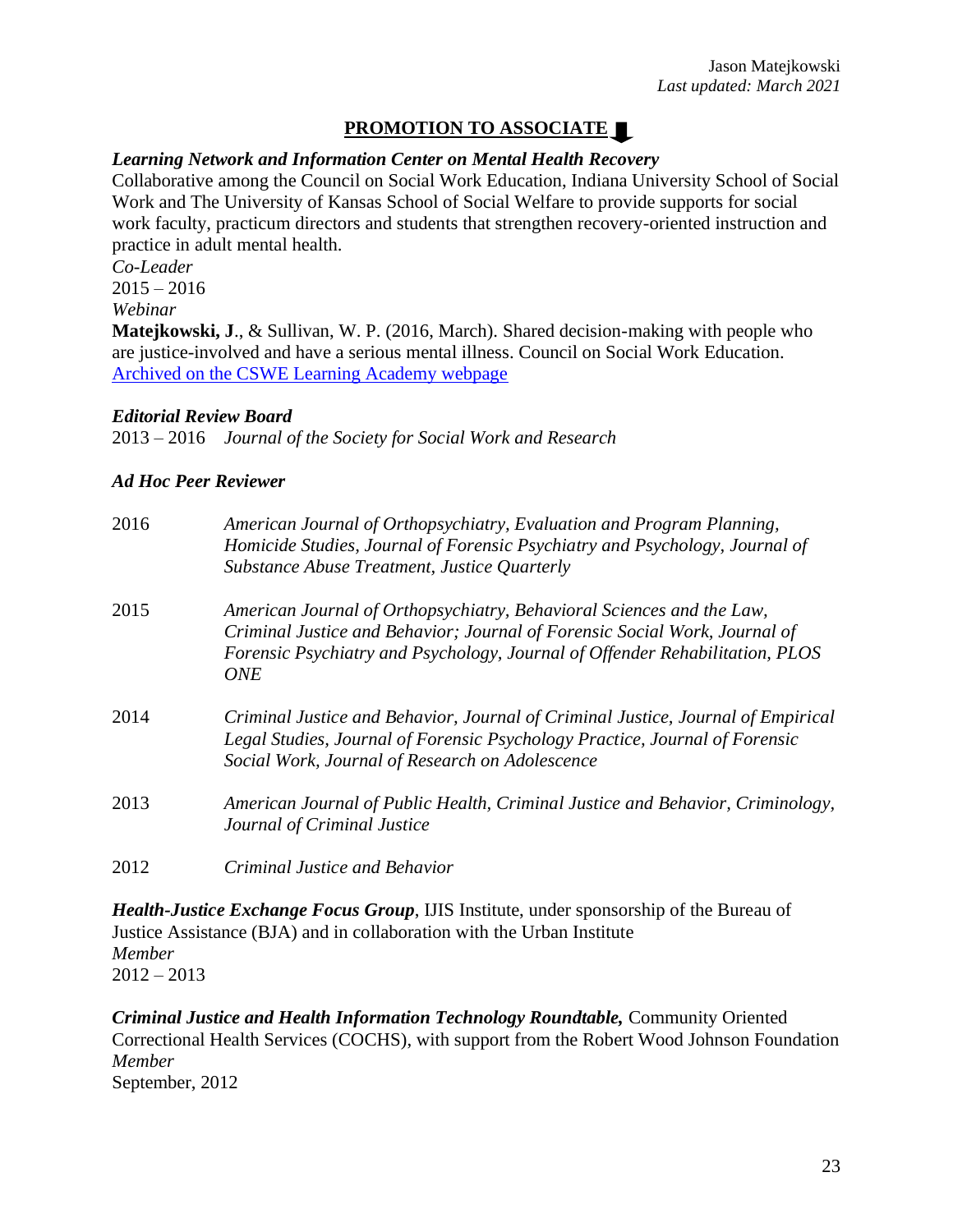#### *Ad Hoc Peer Reviewer (prior to 2012)*

*Archives of General Psychiatry, Criminal Justice and Behavior, Criminal Justice Review, International Journal of Mental Health Systems, The Journal of Behavioral Health Services & Research, Progress in Community Health Partnerships: Research, Education, and Action*

*Justice and Mental Health Collaboration Program*, U.S. Department of Justice *Peer Reviewer*

 $2009 - 2010$ 

# **PROFESSIONAL SERVICE (INTERNATIONAL)**

*Swiss National Science Foundation Proposal Reviewer* Project funding in biology and medicine (Division III) 2018

Special call on coronaviruses 2020

#### **PROFESSIONAL DEVELOPMENT**

# *Senior Administrative Fellows Program*

University of Kansas  $2020 - 2021$  $\triangleleft$  Competitive application process

# **PROMOTION TO ASSOCIATE**

#### *NIMH New Investigators Workshop*

Bethesda, MD August, 2016  $\triangle$  Competitive application process

*Randomized Controlled Trials for Clinical and Behavioral Settings*

University of Kansas Summer Institute June, 2013

*Mediation and Moderation: Modern Methods and Approaches* 

University of Kansas Summer Institute June, 2013

#### *Advancing Precision in Program Evaluation*

IASWR Summer Research Workshop June, 2009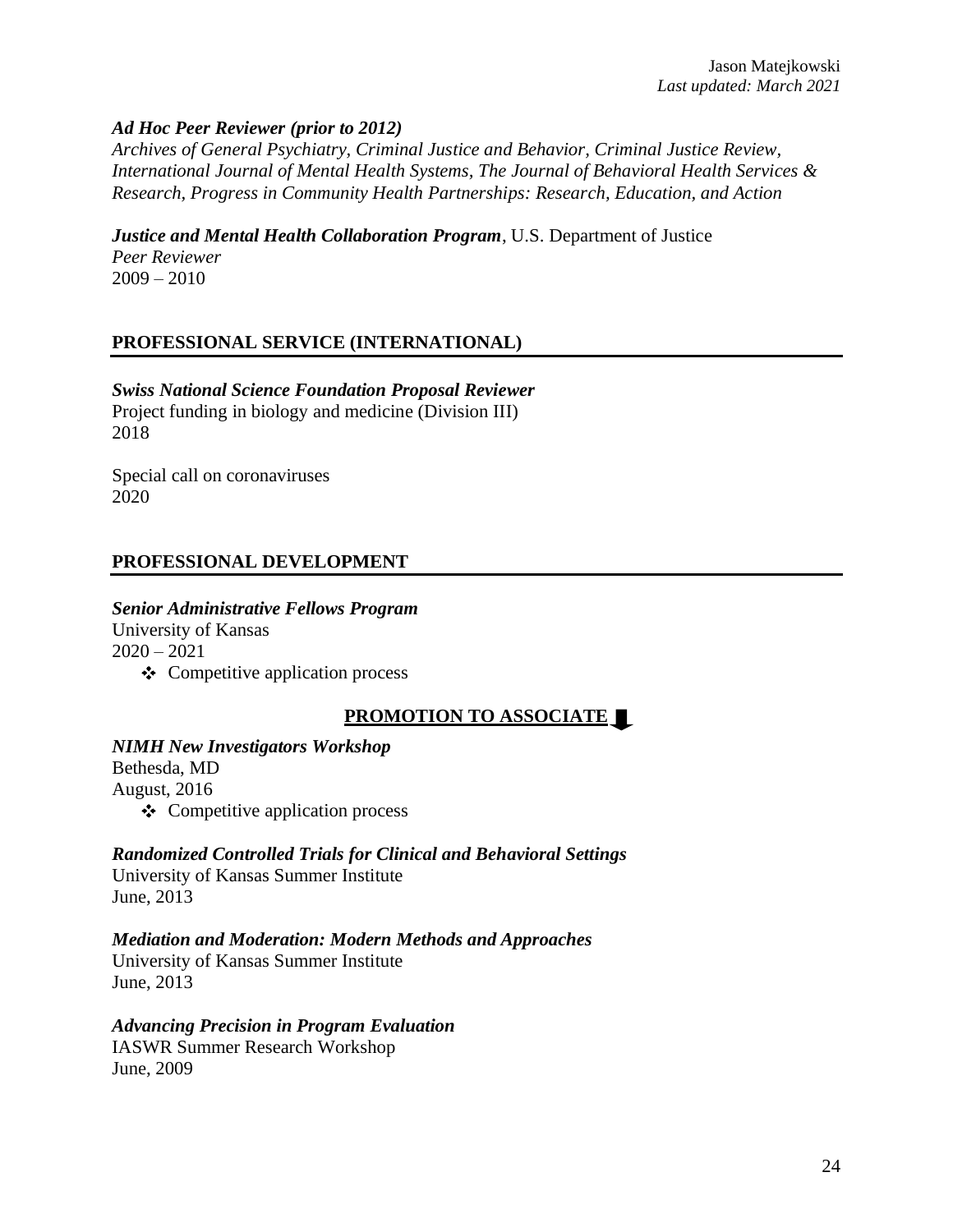#### *Path Analysis and Structural Equation Modeling*

Audit of course in applied linear regression University of Pennsylvania, School of Communication Spring, 2009

#### *Structural Equation Modeling*

SSWR Pre-Conference Methodology Workshop January, 2009

#### *Measurement and Confirmatory Factor Analysis*

IASWR Summer Research Workshop June, 2007

#### **HONORS AND AFFILIATIONS**

Gene A. and Gretchen Budig Award for Excellence in Teaching, 2019 Member Society for Social Work and Research Member Council on Social Work Education Member National Association of Social Workers Member American Society of Criminology

# **PROMOTION TO ASSOCIATE**

Finalist for the H.O.P.E. (Honor for the Outstanding Progressive Educator) Award, 2015 Lazarus-Goldman Award for Outstanding Ph.D. Student, 2008 Phi Kappa Phi National Honor Society, 2002 Alpha Delta Mu National Social Work Honor Society, 2002

# **REVIEWS/MEDIA COVERAGE**

Shepherd, Sara (March 19, 2018), DA's new women-only diversion program aims to close 'revolving door of incarceration' fueled by addiction. *Lawrence Journal World*, Lawrence, KS, USA. *[Lawrence Journal World](http://www2.ljworld.com/news/2018/mar/19/das-new-women-only-diversion-program-aims-close-re/)* article

Khazan, Olga (October 14, 2017), Why better mental-health care won't stop mass shootings. *The Atlantic*, Washington, DC, USA. *[The Atlantic](https://www.theatlantic.com/health/archive/2017/10/why-better-mental-health-care-wont-stop-mass-shootings/541965/)* article

Jones, Elvyn (September 13, 2017), Douglas County Commission schedules series of work sessions on jail expansion, mental health crisis center. *Lawrence Journal World*, Lawrence, KS, USA. *[Lawrence Journal World](http://www2.ljworld.com/news/2017/sep/13/county-commission-have-series-work-sessions-jail-e/)* article